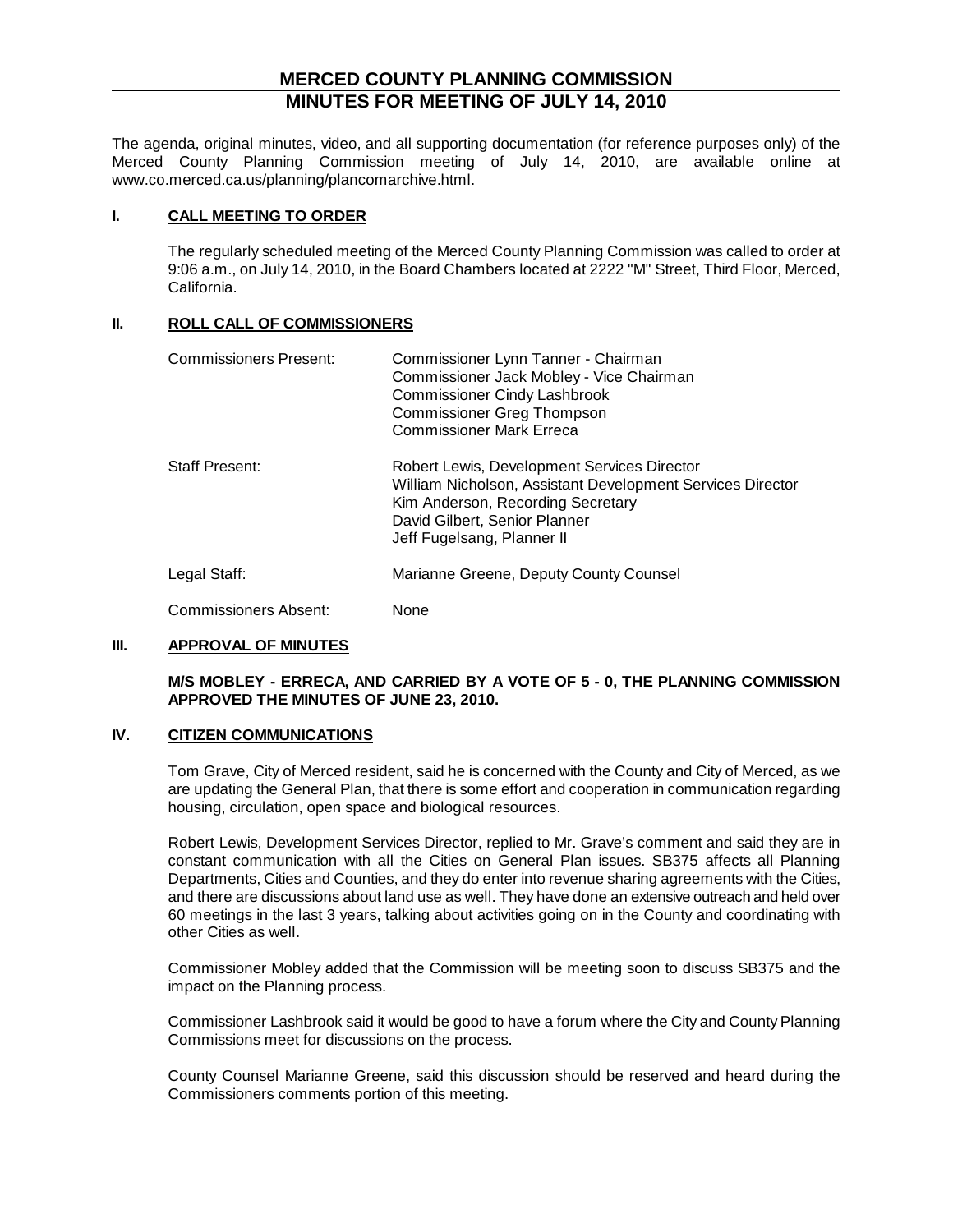## **V. PUBLIC HEARINGS**

**A. ZONE CODE TEXT AMENDMENT NO. ZCTA09-003 – Model Water Efficient Landscape Standards -** To review a proposed ordinance amendment that incorporates the State Model Water Efficient Landscape Standards (California Code of Regulations, Title 23, Division 2, Chapter 2.7). The purpose of the Model Efficient Landscape Standards is to promote the efficient use of water in landscaping throughout California. The ordinance amendment proposes necessary revisions to Section 18.38 of the Zoning Code (Landscaping Standards) to provide compliance with the State Model Water Efficient Landscape Standards. **DG**

**Recommendation :** The actions requested are to:

- 1) Recommend the Board of Supervisors determine the project is categorically exempt from CEQA review under Section 15307 of the CEQA Guidelines, and
- 2) Recommend the Board of Supervisors adopt the ordinance adopting the Model Water Efficient Landscape Standards and revising Section 18.38 of the Merced Zoning Code, based upon the findings presented in the Staff Report.

Planner David Gilbert presented the Staff Report and recommendations of approval dated July 14, 2010.

Commissioner Lashbrook said historically, permits for landscaping have been for backflow prevention devices. Is that what we have been doing?

Planner David Gilbert said the County has to review the landscaping and also the irrigation, so the County checks those plans as part of a new development project.

Commissioner Lashbrook noticed that this project will need an audit and asked if County government staff or a private consultant will conduct that.

Planner David Gilbert said the Building Official has the authority to do that.

Commissioner Mobley said the report talks about existing landscaping over 1 acre. He said if you have a property that is say 1.1 acre, do you have to retrofit on your landscaping?

Planner David Gilbert responded and said he is not sure how the Building Official would enforce that, since the public wouldn't be aware of the ordinance.

Commissioner Mobley said he could see that being confusing to property owners. This should be grandfathered in a little better than it is currently.

County Counsel Marianne Greene asked Commissioner Mobley to repeat his question.

Commissioner Mobley read part of the report. He says that part of the applicability that according to adopting the state legislation and water efficiency and landscaping standards apply to a project requiring a building permit… if it meets any of the following thresholds, for existing landscaping installed before January 1, 2010, that is over one acre. He asked if existing homes that are in compliance with this, do they have to be retrofitted?

County Counsel Marianne Greene said no.

Commissioner Lashbrook said the report says there will be audits on those lots.

County Counsel Marianne Greene said if you look at the ordinance at the existing landscapes installed before January 1, 2010, they may require additional attention to irrigation and water analysis. This law is enforced by the State. More details will be revealed as various jurisdictions start to implement this ordinance. We will come back with an update on that aspect. Other jurisdictions are facing some of these limited resources and same issues as our County. This is simply a corporation of the State's law that we are required to incorporate into our Code. Details will emerge as we get a lead from the State.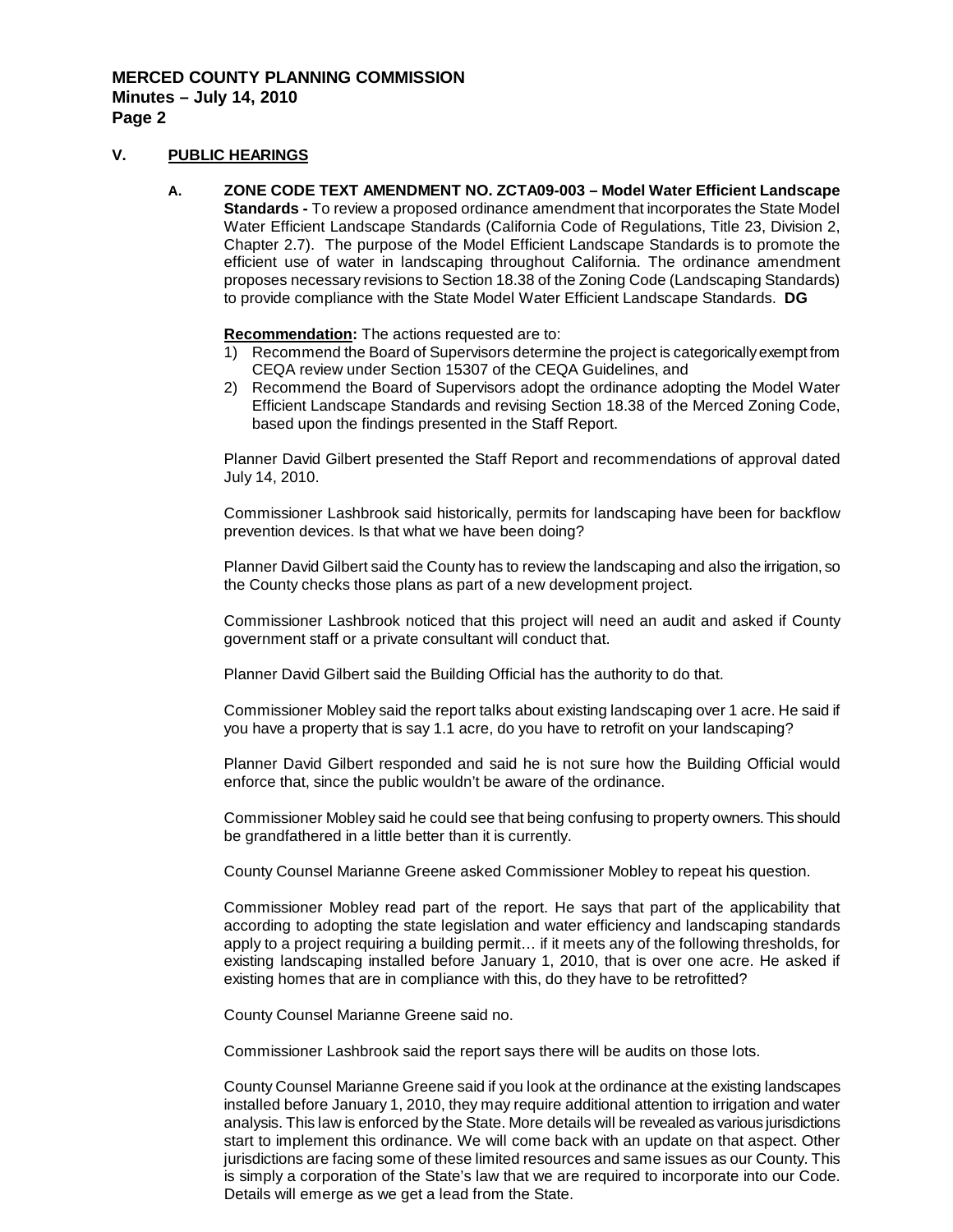Commissioner Mobley said it sounds like we need to pass the ordinance before they know what's in it.

Ms. Greene said we know what's in it, but not to the extent as to how it is implied. There is an understanding that a lot of jurisdictions are very short on enforcement right now. This is going to take time to implement. This is definitely a change. It will primarily affect new large development.

Commissioner Lashbrook read the ordinance and said there was a strikeout on the "low plant factor" and she doesn't understand.

County Counsel Marianne Greene, said this explanation is consistent with State Law. This is explained in the model ordinance.

The public hearing opened at 9:28 a.m.

No one spoke in favor or opposition to this application.

The public hearing closed at 9:29 a.m.

County Counsel Marianne Greene read into the record the definition of the Water regulations. The State is applying their water efficiency landscape standards in this area.

Commissioner Lashbrook preferred to have "plant water use factor" words added to that definition rather than "plant factor" for more clarity.

Robert Lewis, Development Services Director, explained that these are definitions that have already been passed by our State Legislature and would be hesitant to change the definition. The definition is trying to explain in further detail what plant use water is as far as being a factor.

Commissioner Lashbrook is seeing two phrases, either one that is being defined. She is looking for the  $2<sup>nd</sup>$  definition to be put in. She would like "water use" to be put in between plant factor. She doesn't feel like this is a big issue.

Commissioner Mobley said if he has a 1.1 acre home, will he get a mandate from the State saying he has to re-do his landscaping?

County Counsel Marianne Greene says this is not mandatory in this law. It says "may", and that's where the State is going to, in further details, be more forthcoming. The emphasis is on new development and not existing.

Commissioner Thompson said in most cases, a property owner would be working with a Building Official and part of the requirement with this landscape ordinance, you would be working with a Civil Engineer and they will interpret this language to the client or the general public.

Commissioner Lashbrook said there appears to be a huge pressure on staff. Again, those are two clarifying words and wouldn't hurt to be added in the ordinance.

### **MOTION: M/S MOBLEY - ERRECA, AND UNANIMOUSLY CARRIED, THE PLANNING COMMISSION RECOMMENDS THE BOARD OF SUPERVISORS TO EXEMPT ZONE CODE TEXT AMENDMENT NO. ZCTA09-003 FROM CEQA.**

**MOTION: M/S MOBLEY - ERRECA, AND UNANIMOUSLY CARRIED, THE PLANNING COMMISSION RECOMMENDS THE BOARD OF SUPERVISORS APPROVE ZONE CODE TEXT AMENDMENT NO. ZCTA09-003, INCLUDING THE MODEL WATER EFFICIENT LANDSCAPE ORDINANCE WITH REVISIONS TO SECTION 18.38 OF THE MERCED COUNTY ZONING CODE, BASED ON THE FINDINGS LISTED IN THE STAFF REPORT**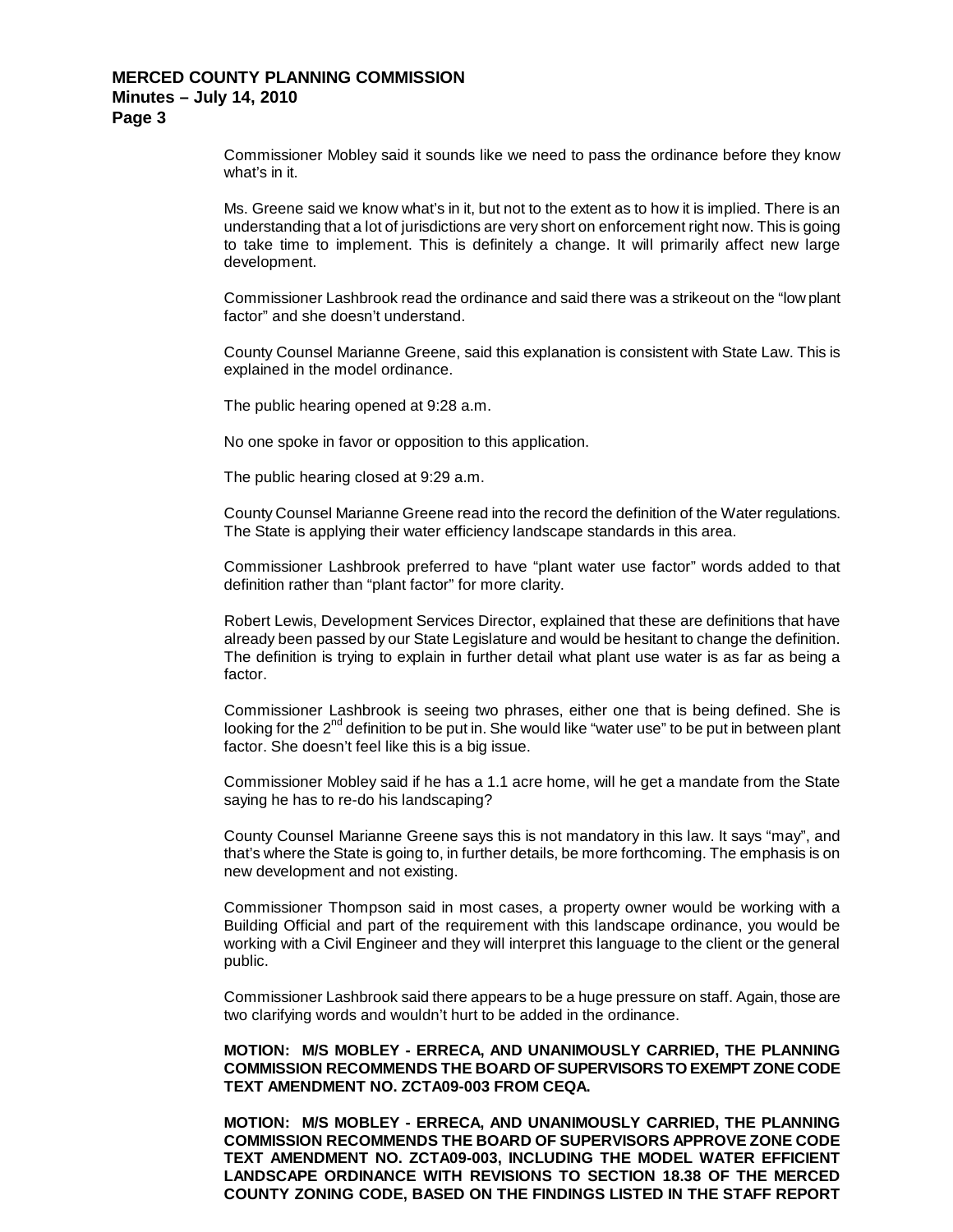## **Minutes – July 14, 2010**

**Page 4**

**AND TO ADD THE WORDS "PLANT WATER USE FACTOR" TO THE DEFINITION FOR THE PLANT FACTOR.**

**B. MINOR SUBDIVISION APPLICATION No. MS07-027 AND ADMINISTRATIVE PERMIT No. AA08-033 - Blohm Road Joint Venture (George Simmons & Don Chapin Company) -** Minor Subdivision No. MS07-027 proposes to subdivide 26.9 acres into four parcels: Parcel 1 = 15.0 acres, Parcel  $2 = 3.46$  acres, Parcel 3 acres = 3.46 acres and Parcel  $4 = 5.0$  acres. Administrative Permit No. AA08-033 proposes to construct a concrete batch plant on a 4.03 acre portion of proposed Parcel 1 (15.0 acres). The project site is located at the southeast corner of Henry Miller Avenue and Volta Road in the Volta area. The property is designated 'Industrial' and 'Neighborhood Commercial' in the Volta SUDP and zoned M-1 (Light Industrial) and C-1 (Neighborhood Commercial). **JF**

**Recommendation :** The actions requested are to:

- 1) Adopt the Mitigated Negative Declaration in conformance with CEQA Guidelines; and
- 2) Approve Minor Subdivision No. MS07-027 and Administrative Permit No. AA08-033 based on the project findings, and subject to the conditions of approval and mitigation measures presented in the Staff Report.

Planner Jeff Fugelsang presented the Staff Report and recommendations of approval dated July 14, 2010.

Commissioner Thompson asked if combining a Minor Subdivision and Administrative Application is common.

Planner Jeff Fugelsang said yes it is common on projects that are related and should be heard together for cumulative impacts.

County Counsel Marianne Greene said that would be called piecemealing if those applications were separate.

The public hearing opened at 10:38 a.m.

John Williams with Williams Research and here on behalf of Valley Citizens, submitted three additional documents for the record with his full comments. He will summarize each letter for the Commission.

County Counsel Marianne Greene asked Planner Jeff Fugelsang to go through each letter submitted and to make sure that each letter is made available to the public.

Planner Jeff Fugelsang said the first letter received was from Autumn Wind Associates Inc. dated July 13, 2010. The second letter was received from Dale La Forest & Associates on July 13, 2010. He added that a letter from John Williams shows a date of May 13, 2010, but this letter was not submitted to the Planning Department, it was submitted to John Williams from his Consultants. A letter was submitted from Mark E. Grismer dated May 10, 2010 and we are receiving this letter today on July 14, 2010.

Mr. Williams continued with his comments and said he believes an Environmental Impact Report would be appropriate. An Initial Study examined this project as a 300 cubic yard a day production facility. The plant is capable of over 1,000 cubic yards of production a day. The facility contains a yard for task concrete block production, an activity that was never analyzed in the Initial Study and Negative Declaration. The noise is significant. Ortegalita Road is going to become a haul route for incoming gravel and outgoing mixture trucks. There will also be significant noise impacts to the nearby residences in Los Banos. The traffic expert found the traffic impacts are underestimated in the Initial Study. The Public Utilities Commission commented that the County should ensure that the warning devices and median separations near the tracks are reviewed and improved. The PUC recommendations were never included in the Mitigation Monitoring Section of the Negative Declaration. The air quality impacts are underestimated regarding water usage. The plants claims are going to gather and reuse storm water and waste water on the site. The hydrology expert found that there is considerable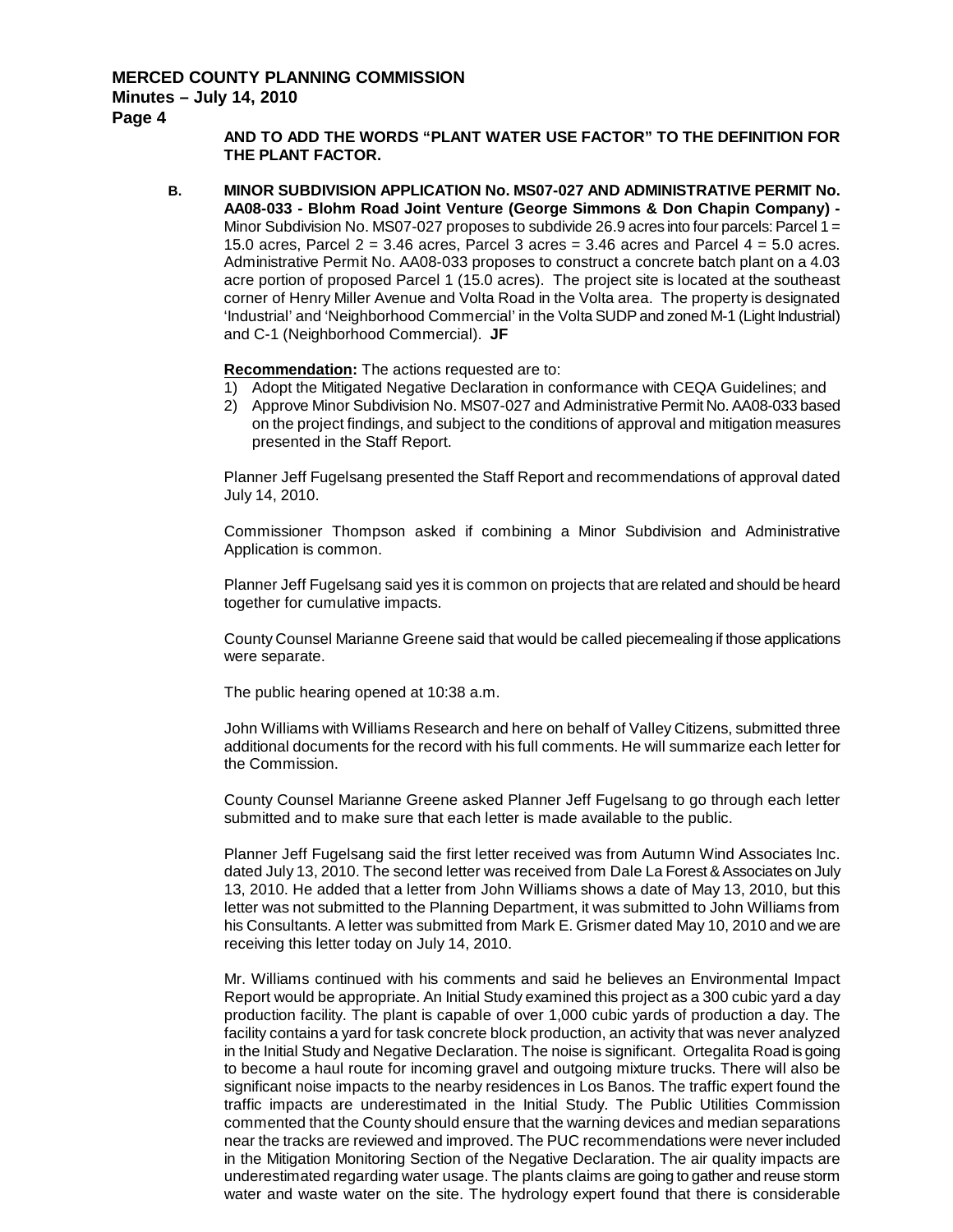**Page 5**

issues not dealt with adequately and deserved more discussion. The Grassland Ecological Area is directly adjacent and wells will be drilled near the wildlife area. There is no analysis of the potential conflicts regarding these draw downs of the ground water. Fish & Game wrote a letter initially, urging mitigation measures and none of these has been incorporated. Finally, he suggests a new condition on the permit suggesting a 300 cubic yard limit on production, mitigation lands should be provided as requested by Fish & Game. The PUC mitigation measures should be adopted and included in any project approvals. Mitigation fee for road damage should be included with 10-20 cents a ton for production, like in other Counties such as Tulare, Yuba and Yolo County.

Don Chapin, project applicant, responded to some comments made and said the data that was provided by Mr. Williams isn't accurate. He applied for an average 300 cubic yard per day plant, somewhere around 60,000 cubic yards per year would be its maximum output, with the plant having the capacity to produce about 160 cubic yards per hour. It's normal to have a large plant capacity so that you can maintain customer requests and orders. They do not intend to produce 2400 cubic yards of concrete a day. He currently has three ready mix operations, one of which is located in the California State University of Monterey Bay. They have the only plant placed in California CSU system on its own property. This is a model plant. It has all the mitigations that have been included in this current application, it captures 100% of the water that falls onto the pavement and is re-circulated and recycled as they intend to do with this project. Some comments indicate that they are going to put up a block plant and making small blocks. This is not what that is intended for. They recycle 100% of the material that comes into their plant and they can't reclaim it through their recycling system if it's a large quantity. They pour it into large blocks, into a cubic yard each and those blocks are used. These are used all over the County as bunkers to make various things. It's a very low quality block but it is a recycled concrete product. You have to have an area to store the blocks. The Fish & Game Department letter says they agree to the Mitigation Measures and his company has signed an agreement with the County Public Works Department to pay a \$2.50 fee per loaded concrete truck leaving this facility for any road impacts they may create. This concludes his comments and is available to answer any questions and asked for approval of this application.

Maureen McCorry, San Joaquin et al, said she would like to request the original documents that caused Staff to create the memo from the Public Works Department.

Planner Jeff Fugelsang responded and said there is no email, and this was a phone call from Steve Lyons with the Public Works Department.

Ms. McCorry continued and said she would like to echo the concern that this rises to the level of an environmental impact report due to some of the concerns raised in prior testimony, and to some of the concerns she has. She does agree that the Fish & Game Department did provide sufficient comments, they do not see anything from the Fish & Wildlife Department and although the staff report acknowledges that they were sent a communication, there was also a time lag. The Public Works Department had commented on the fact that three years had expired since they made their initial comments. They have found that documents do not find their way into the reports and sometimes agencies that have regulatory oversight in this area, the ecological impacts are significant. She would like to know if there has been any consultation with the Fish & Wildlife Department. She is talking about a habitat here that is not adequately presented in the photographs. While it is a commercial zone, there are some huge issues that were ignored in the Staff Report and the mitigation measures, it is not about where the animals are nesting, this is a migratory corridor. Animals are moving in and out. The noise and light impacts as well as the under analysis or almost no analysis on water was significant here. There is no storm water report to analyze this, so the public doesn't have the opportunity to understand how the hazardous wastes are going to be handled, that's all deferred, so there are deferrals of hazardous waste in a concrete batch plant, we can expect very serious solvents and chemicals. It is their understanding that often tires will be washed with gasoline, we don't have a storm water report to analyze and understand what those impacts are. She referenced the letter from Chevron, as we know oil companies are overly optimistic about impacts. They have noted that there are oil lines and pipelines that are in this area and if they are properly studied before this is put into place there is no problem. But there is no analysis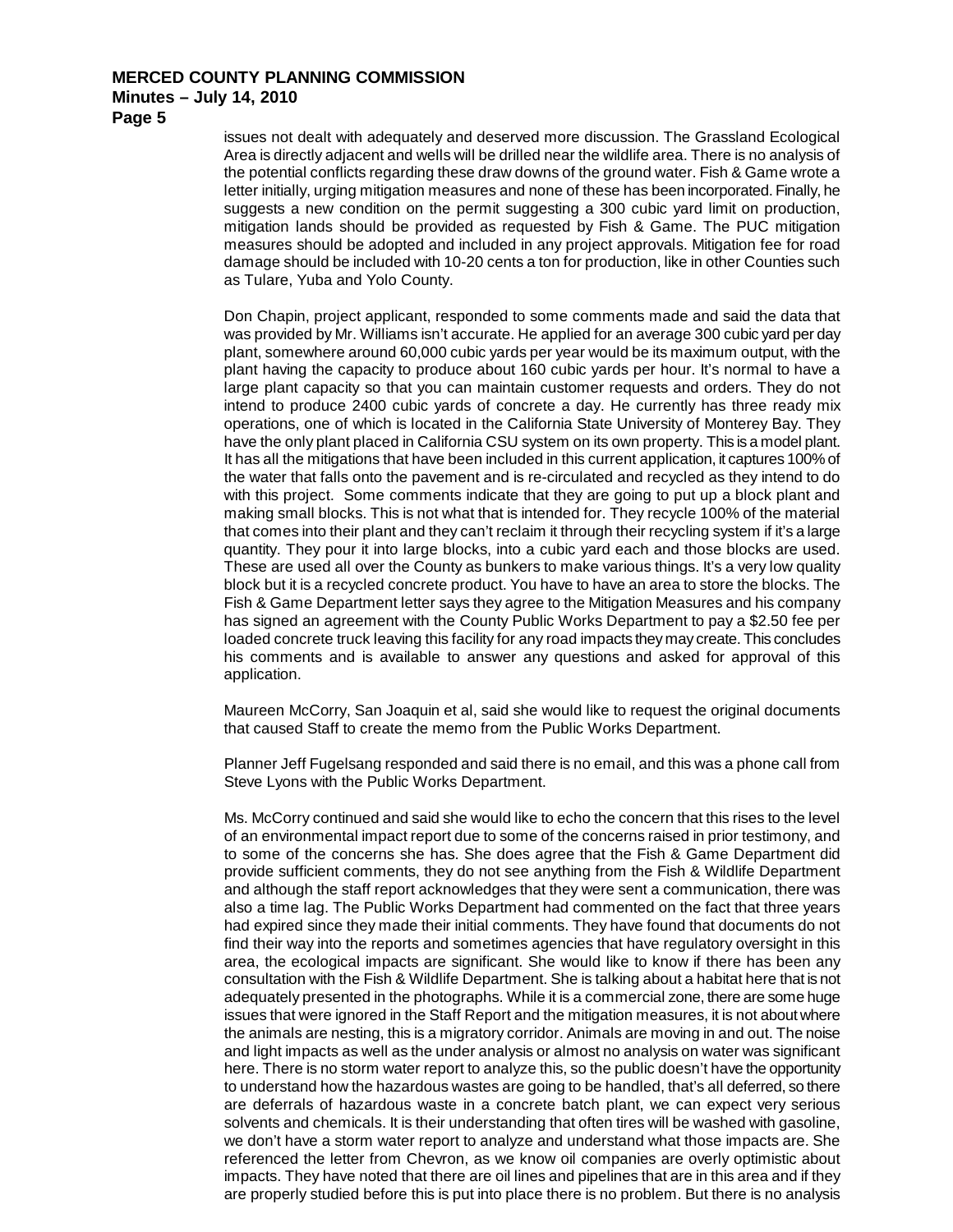**Page 6**

and nothing that they could find that addresses that concern and how the applicant is going to move forward on these things. While Monterey is a model, this is a new plant and a new area. She questions the idea of capacity and trying to fulfill orders and their capacity is set up as their rate probably could have supplied the last applicant that was here. Is this going to be a place that is going to be piecemealing or tearing off and providing cement for that project as well as Hwy 152 or is this going to go into I-5 or Los Banos? What are the potentials here? This is a very big concern and there is never a mention as to why it needs to be parceled out. What happens to the remaining parcel that is not in the four acre amount that is listed? There are possible impacts on Ingomar Grade and the Railway. She would like to have the opportunity to make additional comments in the future.

County Counsel Marianne Greene asked the Consultant to respond to the issues raised during the public comments and respond to the issue of the SWIP, the hazardous material analysis, the Chevron letter and the technical report provided by Mr. Williams. Ms. Greene asked Mr. Fugelsang to respond to the letter from the US Fish & Wildlife.

Trevor Macenski with Michael Brandman and Associates, said he would like to see the additional comments that were submitted, so he can review them. He began with the Air Quality comments. He said regarding the Autumn Wind Associates Inc. letter, in reviewing the analysis provided, there were eight points the letter touched on with the issue between maximum verses average. The con-eco equipment diagram mentions a storage bin capacity of the proposed batch plant, having an aggregate bin of 200 cubic yards. So the bin that will actually be processing the concrete only has a storage capacity of 200 yards, which would then have to be refilled and the stockpiling requirements which the San Joaquin Valley Unified Air Pollution Control District will require on the stockpiles will limit the capacity. The  $2^{nd}$  point is the exceeding of the average 300 cubic yards figure affecting a particular matter, in particular 2.5 and PM10 levels per year should be addressed. The comment letter incorrectly describes how the SJVAPCD addresses those things. To understand the matter, you have to first look at the regional impacts as well as the localized impacts. The regional impacts will be evaluated annually and we are well below those thresholds based on the 300 cubic yards. The localized impacts are restricted by Regulation 8 of the SJVAPCD, which are the stockpiling requirements. The  $3<sup>rd</sup>$  point brought up is the capacity and he previously spoke about the equipment that has a limit to its capacity in the stockpiling also associated with the facility. The  $4<sup>th</sup>$  point brought up was trip generation that was also miscategorized. There was a concern about the 70<sup>th</sup> percentile development and how trip generations were developed with that. That was coordinated with the County Roads Department and it is specifically for the analysis of peak hour traffic in the AM and PM. The  $5<sup>th</sup>$  point that was addressed in the letter was regarding the proposed equipment can only carry and hold a capacity of 200 cubic yards per day before it has to be refilled. The  $6<sup>th</sup>$  point in the letter in regards to identifying individuals who would be responsible for inspections related to the filters on the trucking equipment. Mr. Chapin has a solid record of implementing these types of measures, as they have done so on previous projects and in working with Merced County, the person responsible for implementing and signing off on the MMR would be the same person that would be implementing this specific mitigation measure. The  $7<sup>th</sup>$  point in the letter is regarding the Crystalline Sillica health risks. Crystalline Sillica is not listed by the Air Resources Board as a toxic air contaminant; therefore it wasn't analyzed in the health risk assessment which was prepared for the project. The potential impacts that were a result from Crystalline Sillica will also be mitigated by the existing Regulation 8 for the SJVAPCD, which is the dust monitoring measure. He said if the Commission has any questions on this specific letter, he is available to answer them. The Commission had no questions. Mr. Macenski moved on to the LaForest Associates analysis letter on the noise impacts. There are two primary fundamental flaws in the analysis which need to be clearly articulated to make sure you understand why these numbers are not accurate. The noise analysis focuses on local residents within the City of Los Banos, which has a different noise ordinance than the County of Merced. The residence surrounding the proposed batch plant also has a different noise threshold than was articulated in this report. The residence surrounding the batch plant are not held to the same standard of single family residential given their land use and zoning and Planner Jeff Fugelsang can speak to that point.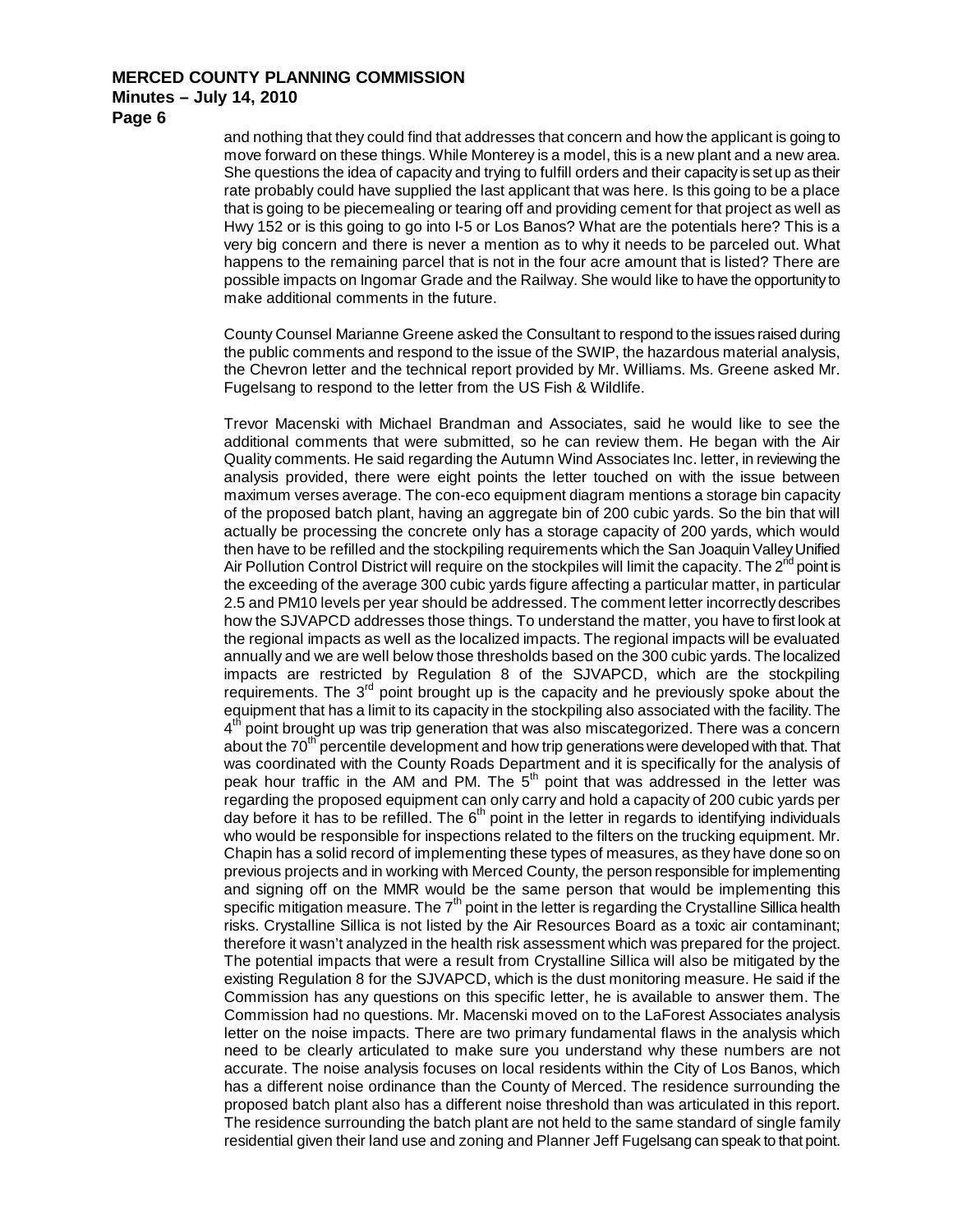Planner Jeff Fugelsang responded and said there is an attachment to the staff report that is in response to the initial comments from Dale LaForest showing the residences that he identified in relation to their zoning. Staff identified that the overwhelming majority of the residents were not residentially zoned or designated. They are all commercial, industrial and agriculturally zoned residences. He mentioned two residences and both are red tagged, the roofs had collapsed and those were permitted by a Conditional Use Permit as an accessory building to an old auto repair shop that used to be there, none of which exist anymore.

Robert Lewis, Development Services Director asked Mr. Fugelsang to expand on the homes that were red tagged.

Mr. Fugelsang replied and said that the two to the south were red tagged and a trailer was red tagged for being illegally occupied.

Mr. Macenski said they were evaluated and based on the commercial and industrial threshold; it will not exceed the County's threshold for noise exposure. The noise impacts from Ortigalia were also mentioned in this document, but they didn't mention the previous environmental documents which were developed by the town of Los Banos, identifying the residential structures along Ortigalia Road will be exposed to a higher than normal noise exposure from truck and traffic. The town has not identified Ortigalia as a non-trucking route.

Mr. Lewis asked Mr. Macenski to further explain the cumulative noise impacts as far as the entire area and the impacts with the high speed rail.

Mr. Macenski said you have to establish a base line of an existing noise scenario, so the existing Community is in an Industrial area which is currently exposed to higher than normal noise exposure levels with the cumulative effect of the existing processing plant, the existing truck traffic and also the proposed high speed rail, which will far surpass the previous two mentioned noise sources. So the cumulative of that area will already impact the noise in the surrounding area and the residences in that area. When you have an impacted noise area, which establishes your base line, you use the approach of a change above and beyond that existing scenario, so it has to be a decibal increase above and beyond three decibals, which is considered to be perceivable which is above and beyond the regulatory establishment of the threshold. In modeling that we determined that there would not be a three decibal increase above the County's threshold for industrial and commercial areas keeping it below the impact.

Planner Fugelsang said the Highspeed Railway will be located to the north of the project site on Henry Miller Avenue.

Mr. Macenski said in the County's General Plan there was a specific noise analysis done in the area to identify areas within the County that are impacted from noise.

Mr. Lewis asked Mr. Macenski to discuss the lighting impacts as well.

Mr. Macenski said the lighting impacts of the facility will also be subject to the County's existing ordinance on lighting. It's proposed that the lighting is only going to be used for the early morning operations and sun down operations in the winter when there isn't as much light. The intent is to not "glow" but rather to allow for safe operations of the facility. The County will require directional shielding as not to flow onto adjacent properties.

Marianne Greene suggested a 20 minute break to review all additional comments regarding this application.

Planner Jeff Fugelsang addressed the Grassland Ecological Area Plan, the Chevron letter, the letter from Public Utilities Commission, the City of Los Banos letter with concerns and the Fish & Wildlife letter. The public raised concerns over the grasslands ecological plan and the inconsistencies. The land use and economic study was completed for the Grasslands Water District in July 2000. It identified a two mile buffer area, not an actual boundary around the ecological area boundary in which development should not occur.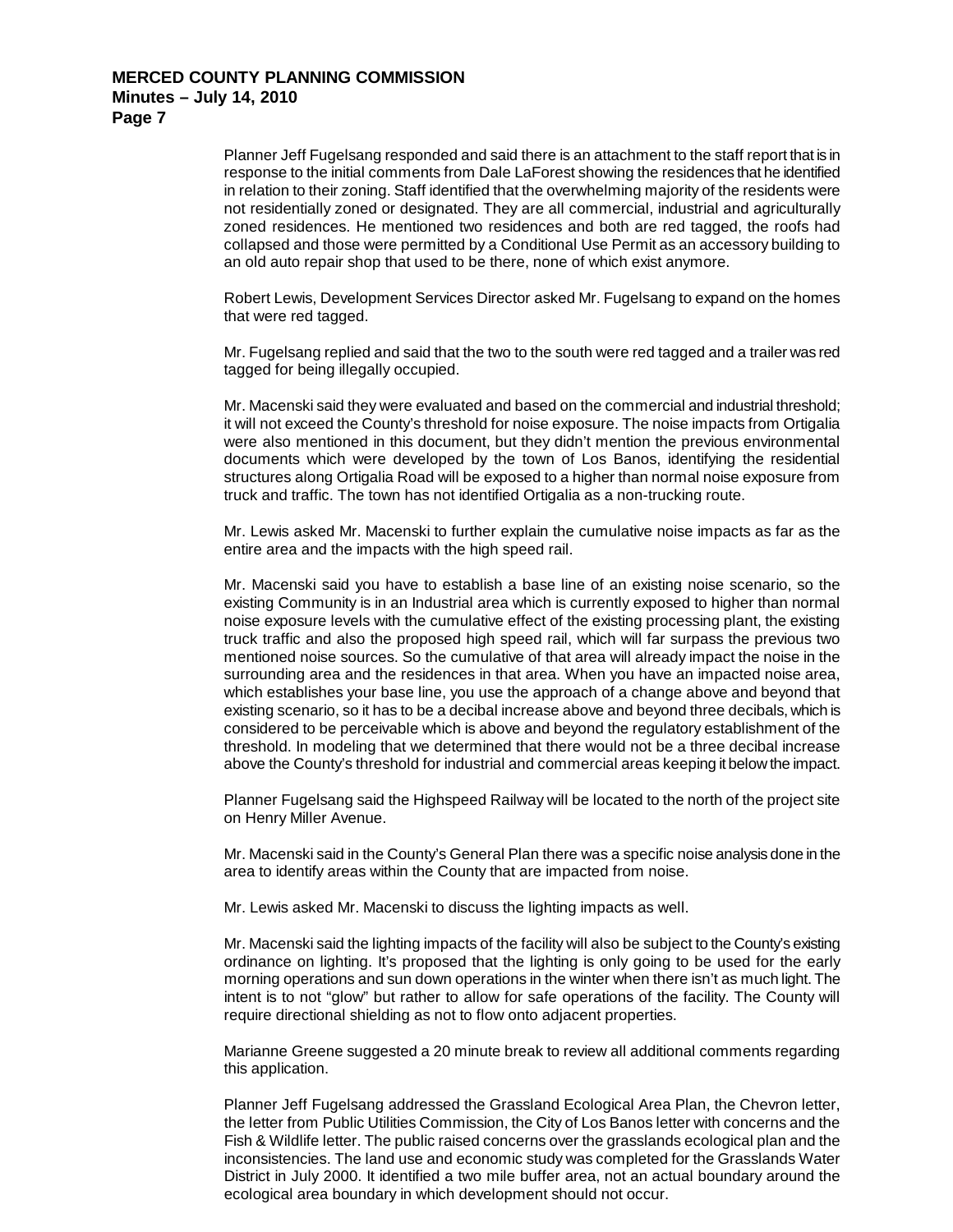However, it was never adopted by the County and is voluntary and not law. It identified that portions of the City of Gustine, Dos Palos, Merced and Los Banos are within the 2 mile buffer area. They do not recognize that and the City of Los Banos has developed housing within that area. They proceeded with the plan and the plan did not evaluate the Volta SUDP. The high speed rail will be travelling through that corridor. They've been working with the Ecological area management team and it finalized that route, even though it has not been approved yet. Regarding the Chevron letter; Mr. Chapin has agreed to a protocol. Staff has had extensive conversations with the Chevron Environmental Company; no materials are expected to be uncovered, since the pipeline was on the south end of the Union Pacific Railroad. The substance is molasses like and it's not likely to travel through soil. He has had extensive conversations with the Public Utilities Commission staff. Their letter was addressing the Roadway Impact Agreement and he requested a modification.

Mr. Lewis asked Mr. Fugelsang to detail the Chevron letter before covering the traffic portion.

Mr. Fugelsang said the Chevron letter identified a former Tidewater Associated Oil Company pipeline that existed near the Don Chapin proposed batch plant. The alignment was near the railroad right-of way and was constructed in the early 1900s to transmit crude oil from the southern San Joaquin Valley into the Bay area until the 1970s. It hasn't been used for the last 40 years. Chevron did not seem overly concerned about it and we established a protocol which will be the following: If hazardous substances are found during the construction, the applicant shall do the following steps. Immediately stop construction and contact the Chevron Environmental Company, analyze the soils and then produce a report to the County and to Chevron and Mr. Chapin has agreed to that protocol.

Marianne Greene, County Counsel, suggested that statement be modified to state: If substances are found that match the description in the Chevron letter, because we wouldn't know what materials consist of, but from the letter, it does say that it can be plainly identified by plain eyesight. Is that correct?

Mr. Fugelsang said yes that is correct. Ms. Greene asked if it was Chevron Environmental Company that Mr. Fugelsang spoke with. Mr. Fugelsang said it was their environmental portion of their Company.

Mr. Macenski added that he is a registered Environmental Assessor with the Department of Toxic Substance control and conducts evaluations throughout the State of California for Phase I and Phase II of site assessments and he did evaluate the site of this project. He saw no indication of pipelines on the subject property or in the direct immediate vicinity. This is not specifically documented anywhere, but he wants to put it into testimony now that he did go out and evaluate that.

Ms. Greene asked Mr. Macenski to identify the project he did an evaluation for.

Mr. Macenski said the project he did a site visit for the Administrative Permit No. AA08-033 and Minor Subdivision Application No. MS07-027, the Don Chapin Company concrete batch plant project which is located in Volta, CA and he conducted a site visit that is documented in the Initial Study/Mitigated Negative Declaration.

Mr. Fugelsang said he has had extensive conversations with Moses Steit with the Public Utilities Commission and the understanding is that they wish to work with the County to incorporate railroad intersection improvements into some sort of Roadway Impact Agreement fee. At this time it is not incorporated, however, he did speak with Steve Lyon with the Public Works/Road Division, and confirmed that warning signals are in place and the photos are attached to the staff report, which is attachment number 6 of the project photos, showing the two intersections of the Union Pacific Railroad with warning signals and they were active the day he went out there. Additionally the concerns with the City of Los Banos; we have had extensive conversations with the City of Los Banos, they were the ones that had asked for the traffic study, and they submitted no comments. US Fish & Wildlife supplied no comments as well. The project was referred to them at the beginning of the project submittal process. The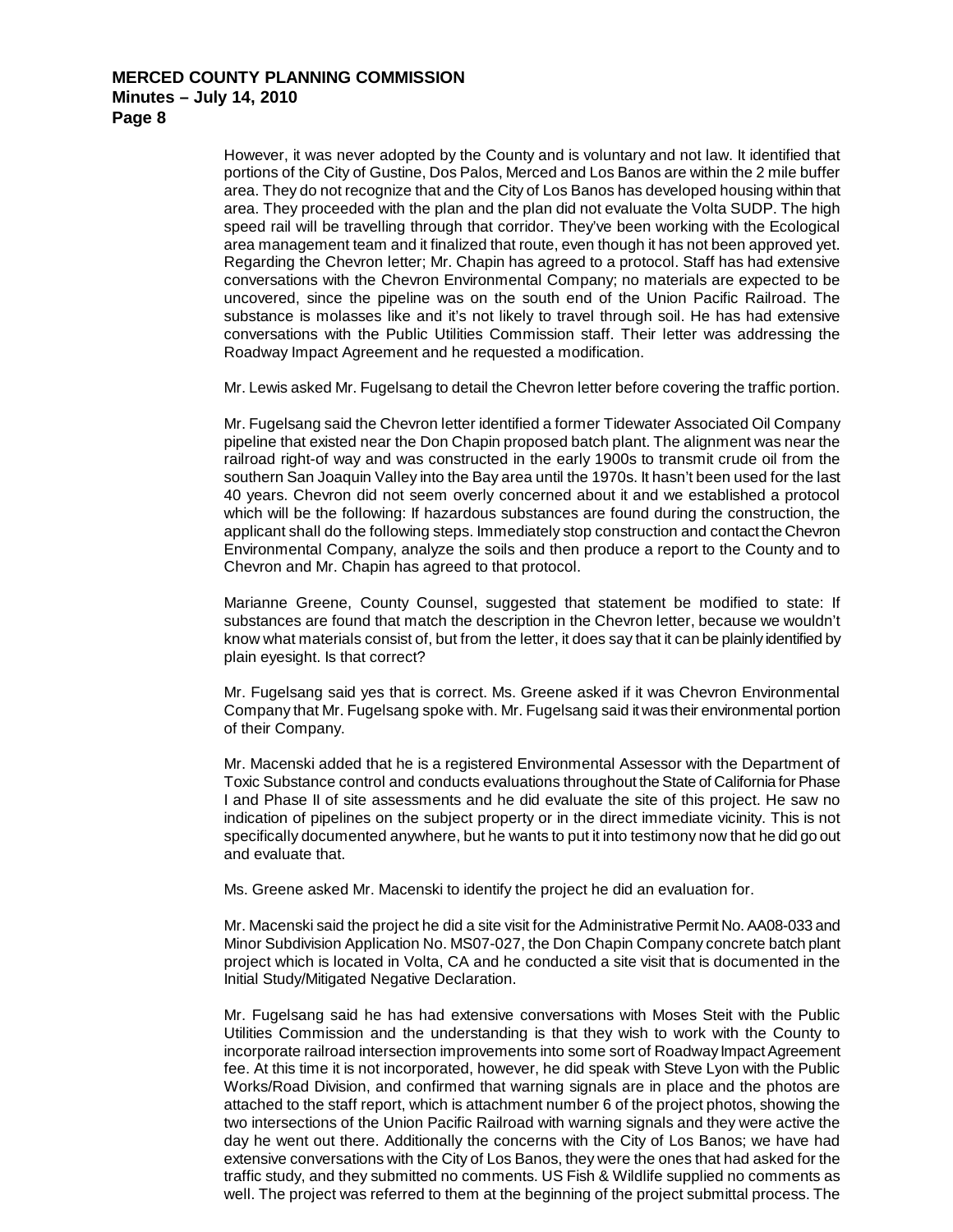**Page 9**

IS/MND was referred to them April 15, 2010 and no comments were received. The County is not obligated to receive comments from them when no federal endangered species were listed.

Mr. Macenski added that it is pertinent to understand how the local and federal state jurisdiction process works. Federal agencies only get involved in projects which there is a species of concern or some other reason as to why they need to be involved, for example, if there is federal funding, or a federal species is identified onsite at which time the federal agency would step in and work with the local state agency, the Department of Fish & Game.

Mr. Fugelsang continued and addressed a portion of the letter submitted by Dale LaForest and Associates, stating that a public records act request was submitted. One was submitted on June 21, 2010. The response was sent back to Mr. LaForest by email and fax on June 25, 2010 with an attached letter. Many of the documents that he requested were not available at the time, they were part of the public hearing notification process and we submitted a letter to him on June 25, 2010 stating when and where all the these items would be available for his review and anything that was available before that including public comment letters on the IS/MND site plan designs, operational statements, and County agency comments were attached to that letter and was available for review at that time.

Mr. Lewis asked Mr. Fugelsang to define the Fish & Game conclusions.

Mr. Fugelsang referred to Attachment #8 and #9 of the staff report. The California Department of Fish & Game letter raised the concerns of the ecological area. During the IS/MND process, California Department of Fish & Game did not follow up on their original comments so staff requested a follow up and on June 7, 2010, they sent an email saying that the mitigation measures appear to be sufficient.

Mr. Macenski addressed a few more remaining items that appeared in the three additional documents submitted today. One document speaks to traffic, one speaks to hydrology and water use and the third speak to summary points that have been discussed already. There are a number of points in relation to noise that have been covered addressing similar concerns.

Marianne Greene, County Counsel, said for the record that those documents were prepared between May 10 and May 13, 2010 during the public comment period on the IS/MND. It is now July 14<sup>th</sup>, over two months later. The Planning Department and the project applicant have not seen these letters, they have not been disclosed, they were provided during the public comment period and the 60 days has lapsed, which our agency would have had time to review and comment.

Mr. Macenski spoke about the Mark E. Grismer letter that speaks about hydrology. As it states on page 78 and 79 of the IS/MND, for part of the project's analysis we utilized existing information as well, following up with technical resources in the surrounding area. Page 78 identifies that the Department of Water Resources Bulletin 118 which speaks to California's groundwater update and Department of Water Resources Bulletin 118 dated 2006, also speaks to the groundwater, which is the source of our information. He felt it was pertinent to speak to local authorities on the status of groundwater that is within the area. Page 79 shows that the project is located in the Volta Community Services District. They contacted John Laridy at the District to speak about water service and he voiced his opinion regarding that water service would not affect the District and the water supplies are abundant enough in the area. It is pertinent to understand that the adjacent packing plant across the road from the proposed batch plant. If you were to compare the water usage of the proposed project to that it would be about a 1 to 2 percent of the packing plant's water usage, so if there was a draw down in the region it would not be a result of the proposed project. In the IS/MND, it identifies that we require a storm water pollution prevention plan for construction in accordance with the California general construction permit revisions. That will prevent construction storm water pollutants running off the site and impacting water to the US. The second point is operational storm water and as part of the Building Permit approval process of Merced County, a set of designs of the site plan will be required prior to issuing a building permit. Those plans will be circulated to the Planning Department to ensure consistency with the project as stated in the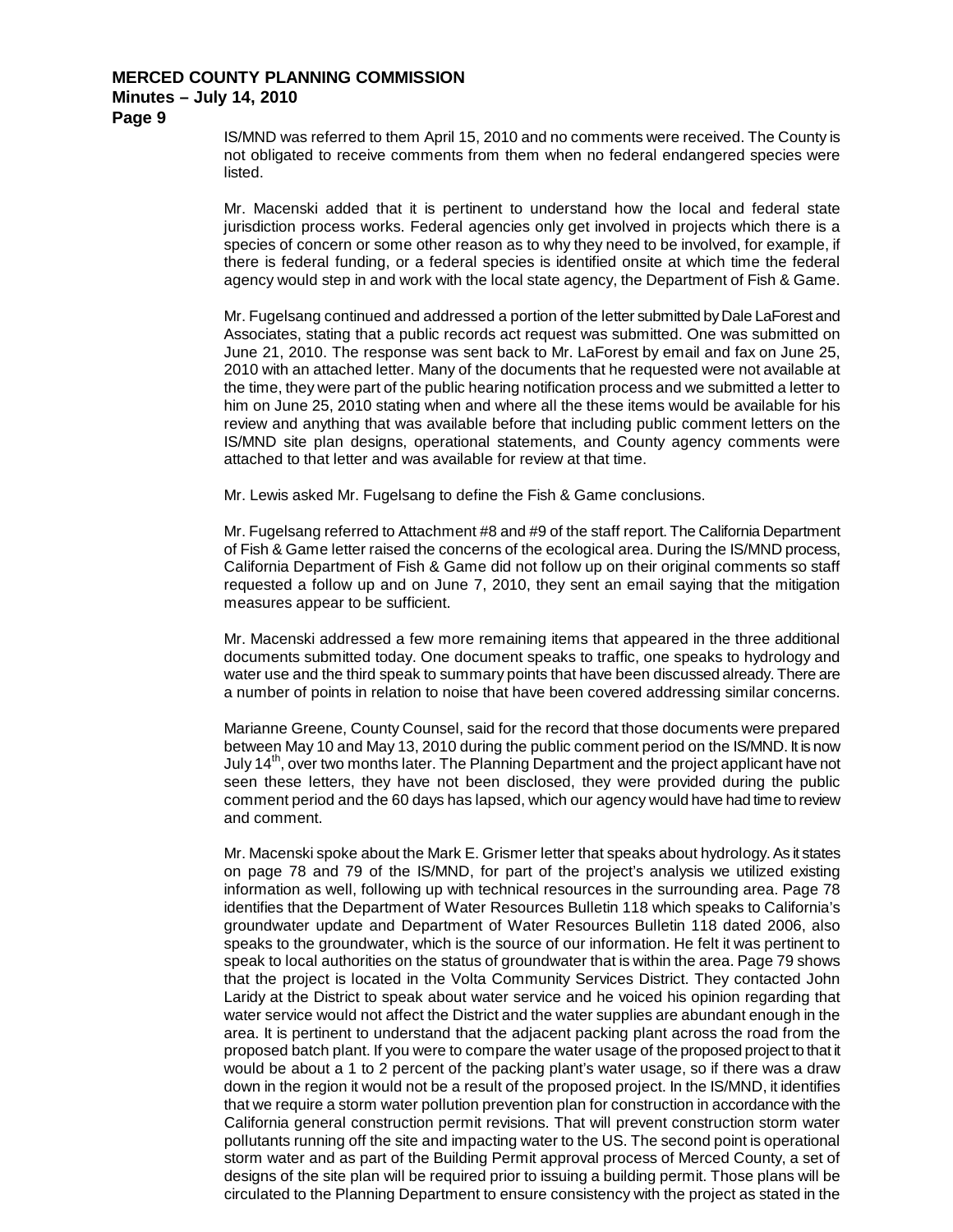**Page 10**

IS/MND. It will ensure that the design which is described such as capturing all the water on site and not allowing it to go offsite is actually implemented. He went over the third letter submitted by Mr. John Williams with Smith Engineering and Management. Mr. Macenski said it is pertinent to mention on the last page of the letter the conclusion sentence says that for the above reasons the analysis is adequate, he suggests revisions and recirculation if there is any additional changes to the analysis that is provided in the IS/MND. The primary concerns which were addressed in our traffic study were related to the s-curve. The concern brought up in the letter by Mr. Williams were addressed in the IS/MND and he will entertain questions at this time.

Mr. Fugelsang said the traffic study was conducted over a year in time and the routes were revised multiple times.

Ms. Greene asked for clarification on what the mitigation is for the s-curve.

Mr. Fugelsang said Mitigation Measure Transportation 1 for traffic says the applicant will fund roadway improvements was recommended changes in to the Planning Commission in a memo dated July 13, 2010 available to the public. The Roads Division requested the following change: To this mitigation measure: "Project applicant will construct roadway improvements required for the safe turning movements, large trucks, at the Ingomar Grade, Badger Flat Roads, southwest corner and west Pacheco Blvd., Volta Roads, northeast corner. The project applicant will obtain an encroachment permit from the Merced County Department of Public Works or Caltrans, as appropriate. Necessary improvements will be approved by the Merced County Public Works Department or Caltrans implemented by the project applicant or applicant's contractor. These improvements will be implemented prior to the  $1<sup>st</sup>$  day of plant operation".

Ms. Greene asked Mr. Fugelsang to read the Mitigation Measure for hydrology that addresses one comment letter.

Mr. Fugelsang said staff recommends the Planning Commission to modify Mitigation Measure Hydrology 1 to state: "For the construction activity covering more than one acre, a storm water pollution prevention plan shall be prepared by the project applicant and submitted for review and approval of both the County and Regional Water Quality Control District with the addition to that and a new construction storm water permit shall be obtained, Order No. 2009-0009 DWQ State Law".

Commissioner Mobley said the traffic study talks about the plant operating at maximum capacity of more than 300 cubic yards, it sounds like that is not going to be a player since the plant is not capable of producing that without being reloaded so the lower estimate is going to be the limiting factor in the traffic going along the roads.

Mr. Macenski said that is correct and as it relates to impacts from traffic. You need to look at what the jurisdictions evaluate for and impact which is level of service during the AM/PM peak hours and the projects contribution to AM/PM hours for traffic, in the AM he believes it is 26 trips at the maximum and the PM is 11 trips.

Commissioner Mobley asked if the \$2.50 charge per trip for road damage is adequate to maintain the roads with the damage that would be done from those heavy trucks.

Mr. Macenski said the number was developed by the Planning Department, the applicant and the Road Department to develop the appropriate fee associated with each truck.

Mr. Fugelsang said Mr. Chapin entered into a Roadway impact agreement with the County and agreed upon with the Road Division.

Mr. Macenski said US Fish & Wildlife will not initiate review of a project unless there is concern associated with the proposed project for them to do so. Such concerns for example would be a federal listed species or federal funding associated with an applicable project. There are a number of projects being processed across the nation, so they delegate their authority to the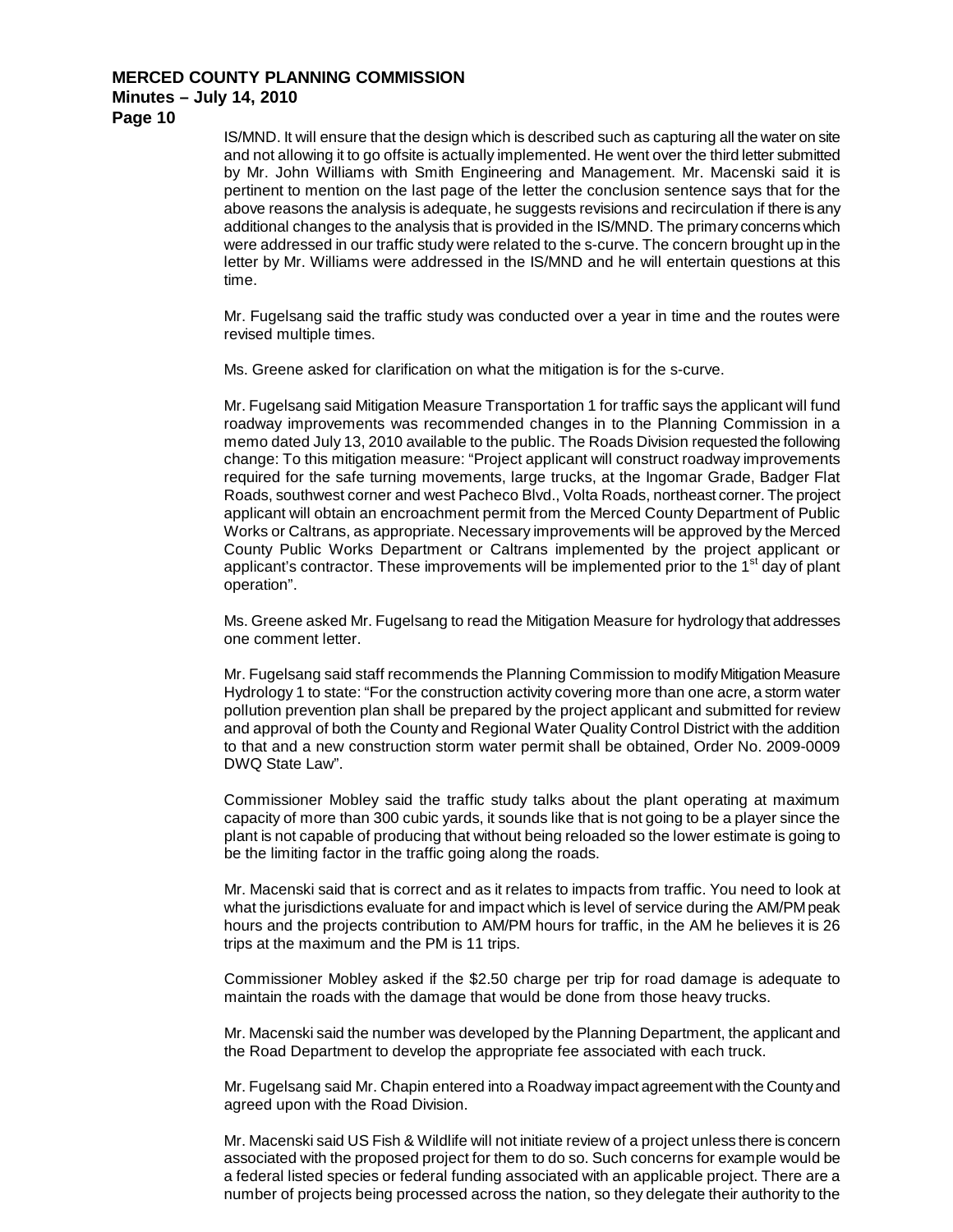**Page 11**

local state agency, which is the State of California Department of Fish & Game, to review projects that involve them as necessary. This relationship is similar to the Federal Highway Administration and Caltrans who also implements the local authority for the Federal Highway Administration.

Commissioner Lashbrook asked if this project could impact the 2 new wells in the wildlife area nearby.

Mr. Macenski said the project's water usage figure will not drastically draw down the ground water table given the information he has received that was included in the IS/MND. The proposed water usage on the project site is minimal for the groundwater basin and all the water that will be used will be captured on-site and reused as Mr. Chapin articulated earlier. It would not impact those wells.

Commissioner Lashbrook asked if anyone has spoken about the suggested permit language in the Smith letter. How are we dealing with that?

Mr. Macenski said they anticipated that capacity of the facility based on the equipment's potential to carry it. You would have to physically reload the machines to go through 300 cubic yards per day and they would be required to stockpile enough material to put out above and beyond that. The Air District regulates their stockpiling requirements, so the average output will not be greater than that. It is the Commissions discretion if they would like to condition that.

Mr. Fugelsang said Condition of Approval #2 states that "Administrative Permit No. AA08-033 is granted to allow the 4.03 acre concrete batch plant on Proposed Parcel 1 (15.0 acres) of Minor Subdivision No. MS07-027, in accordance with the approved Plot Plan and Operational Statement". The operational statement on the second paragraph states that the proposed plant is estimated to produce an average of 300 cubic yards of concrete daily. The proposed annual production would be approximately 60,000 -70,000 cubic yards. The applicant will be held to this operational statement.

The public hearing closed at 12:02 p.m.

County Counsel Marianne Greene asked if a hazardous material business plan is going to be required for this project?

Planner Jeff Fugelsang said yes it will be required and the applicant has agreed to submit that as well.

**MOTION: M/S MOBLEY - ERRECA, THE PLANNING COMMISSION ADOPTS THE MITIGATED NEGATIVE DECLARATION PREPARED FOR MINOR SUBDIVISION APPLICATION No. MS07-027 AND ADMINISTRATIVE PERMIT No. AA08-033 IN ACCORDANCE WITH THE CEQA GUIDELINES, BASED ON THE 4 CEQA FINDINGS, WITH THE LANGUAGE MODIFICATION TO MITIGATION MEASURE MM TRANSPORTATION 1 AS REQUESTED BY THE DEPARTMENT OF PUBLIC WORKS, MITIGATION MEASURE MM HYDROLOGY 1 TO REFLECT NEW REGIONAL WATER QUALITY CONTROL BOARD REGULATIONS.**

During discussion prior to the vote, Commissioner Lashbrook said she would like more study time for this project and to see this application continued.

### **MOTION: M/S LASHBROOK - , DIED FOR A LACK OF SECOND TO CONTINUE THIS APPLICATION TO ALLOW MORE STUDY TIME.**

County Counsel Marianne Greene asked Commissioner Lashbrook if she is prepared to make a decision on this project based on preparation and review.

Commissioner Lashbrook feels that a lot of new information has come before the Planning Commission and it would be good to be able to read all that information. She said she is as ready to vote as the process allows her to be.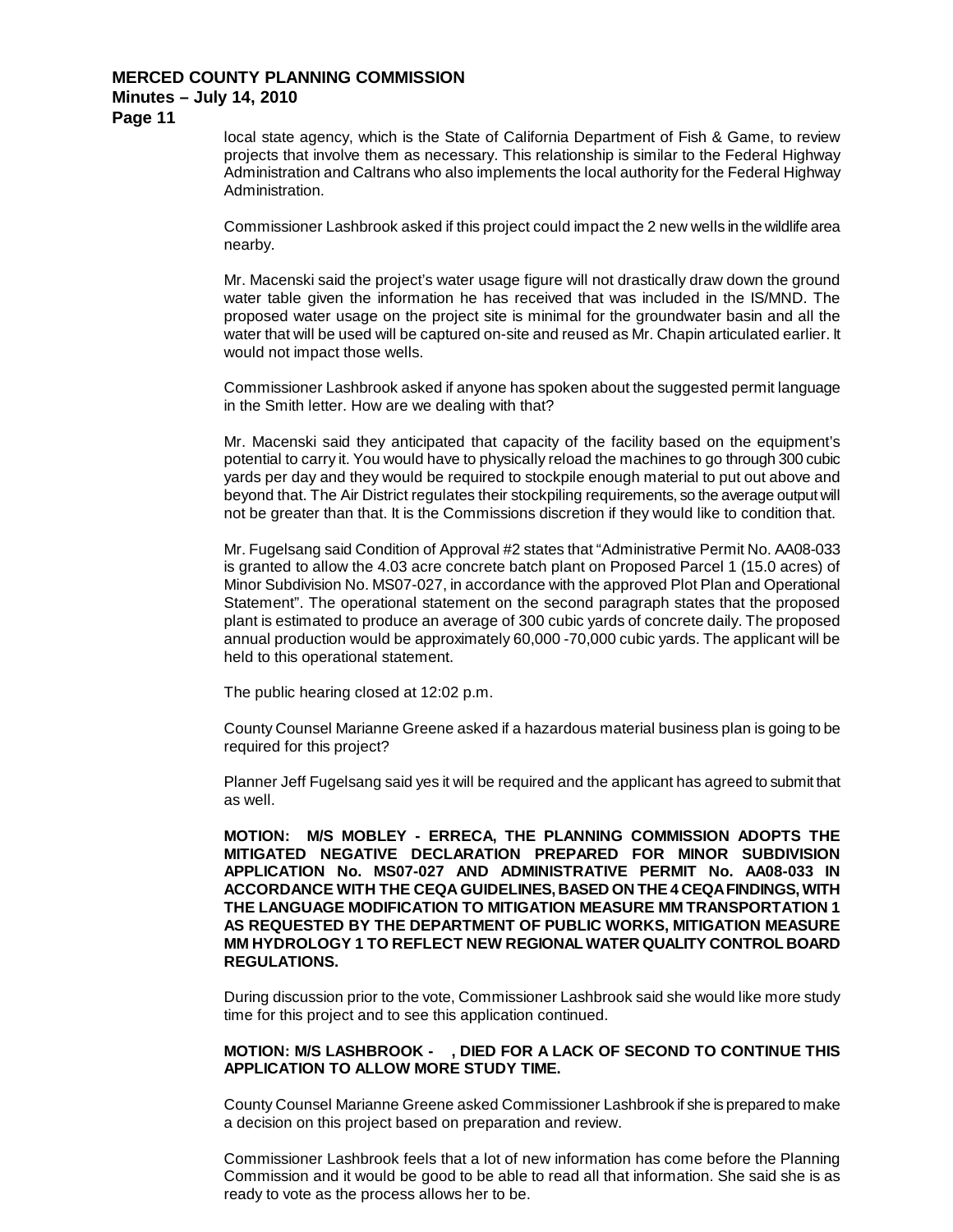## **VOTE ON CEQA MOTION: APPROVED BY UNANIMOUS VOTE OF THE COMMISSION.**

**MOTION: M/S MOBLEY - ERRECA, AND UNANIMOUSLY CARRIED, THE PLANNING COMMISSION CONCURS WITH THE STAFF REPORT AND RECOMMENDATIONS DATED JULY 21, 2010, AND MAKES THE 11 FINDINGS SET FORTH IN THE STAFF REPORT AND, BASED ON THOSE 11 FINDINGS, APPROVES MINOR SUBDIVISION APPLICATION No. MS07-027 AND ADMINISTRATIVE PERMIT No. AA08-033 SUBJECT TO THE 29 CONDITIONS WITH CONDITION #27 BEING MODIFIED AND CONDITION #29 BEING MODIFIED AS REQUESTED BY THE DEPARMENT OF PUBLIC WORKS AS SET FORTH IN THE STAFF REPORT AS FOLLOWS:**

### **Conditions:**

#### Planning & Community Development Department

- 1. A parcel map, including all parcels involved, shall be recorded within two (2) years of the Planning Commission approval date as required by the Subdivision Map Act and Merced County Subdivision Code.
- 2. Administrative Permit No. AA08-033 is granted to allow a 4.03 acre concrete batch plant on Proposed Parcel 1 (15.0 acres) of Minor Subdivision No. MS07-027, in accordance with the approved Plot Plan and Operational Statement.
- 3. Concrete batch plant hours of operation shall be from 5:00 am to 6:00 pm, Monday through Saturday.
- 4. Minor Modifications to this permit may be approved by the Development Services Director upon submittal of an acceptable application.
- 5. The property shall comply with the landscaping and irrigation requirements in Section 18.38.040 of the Merced County Zoning Code.
- 6. The project site shall comply with the parking requirements in Section 18.40 of the Merced County Zoning Code.
- 7. A seven (7) foot opaque landscaping screen or wall shall be installed to screen the parking and storage area from public right-of-ways and adjacent properties as required in Section 18.37.020 of the Merced County Zoning Code.
- 8. The applicant/property owner shall comply with all applicable conditions contained in Planning Commission Resolution 97-1 (attached).
- 9. For the purpose of condition monitoring, an inspection fee in the amount of **\$405.00** shall be required. This fee shall be paid within 30 days of the approval date. Should additional inspections be required, inspection time shall be billed to the applicant at the established hourly rate at the time of the inspection.
- 10. The applicant shall comply with all applicable local, state and federal standards and regulations.

### County Counsel

11. George Simmons and Don Chapin Company must indemnify, defend and hold harmless, the County of Merced, its Board of Supervisors, commissions, officers, employees, agents and assigns (hereinafter "County") from and against any and all claims, petitions, demands, liability, judgments, awards, interest, attorney's fees, expert witness and consultant fees and other costs and expenses of whatsoever kind or nature, at any time arising out of or in any way connected with the approval, modification, denial, or the exhaustion of administrative appeals associated with Minor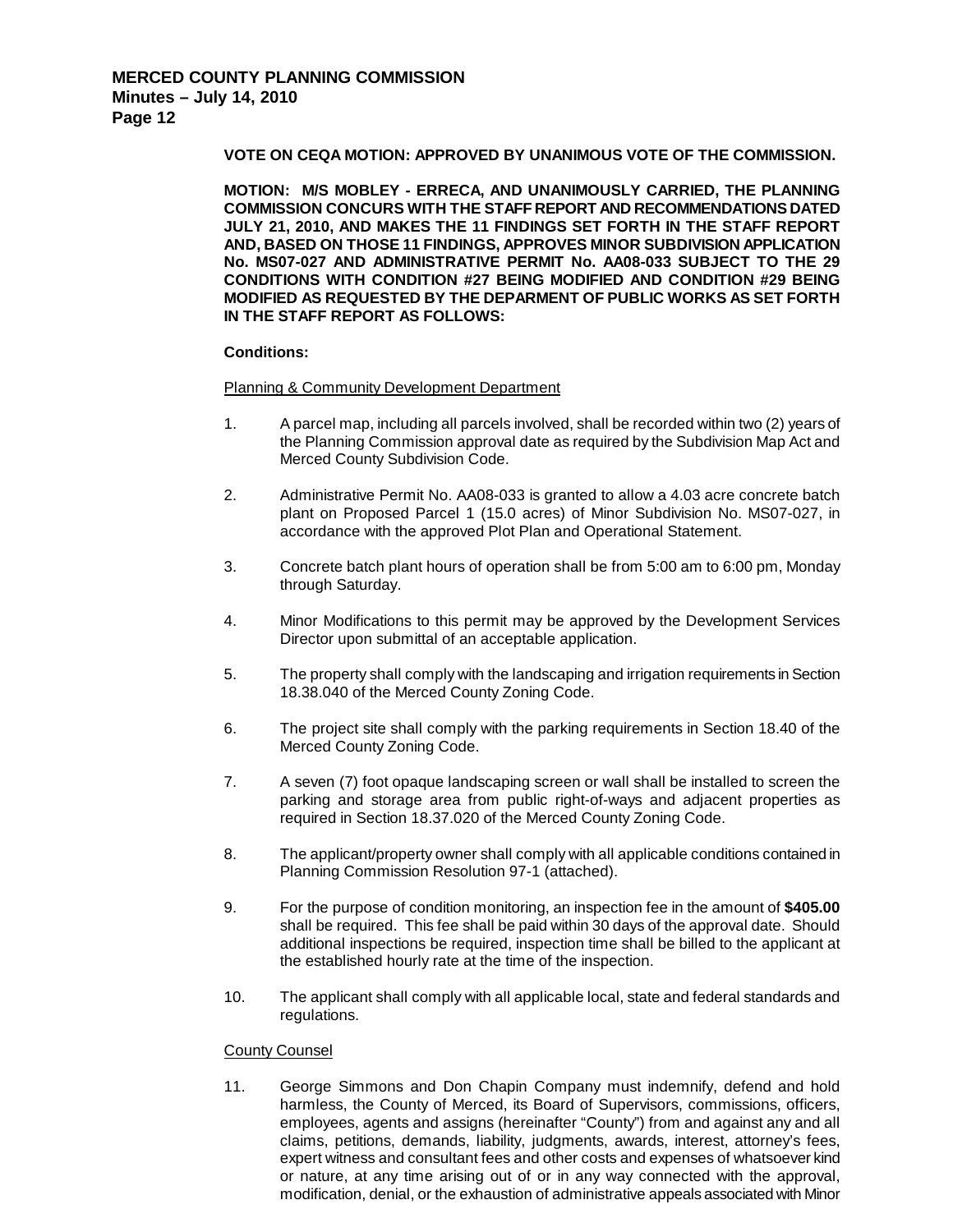**Minutes – July 14, 2010**

**Page 13**

Subdivision No. MS07-027 and Administrative Permit No. AA08-033 ("project") whether in tort, contract, writ of mandamus, or otherwise. This duty shall include, but not be limited to, claims, petitions, or the like for bodily injury, property damage, personal injury, contractual damages, writ of mandamus, or otherwise alleged to be caused to any person or entity including, but not limited to employees, agents, commissions, boards, and officers of George Simmons and Don Chapin Company. The liability of George Simmons and Don Chapin Company for indemnity under this term and condition shall apply, regardless of fault, to any acts or omissions, willful misconduct, or negligent conduct of any kind, on the part of George Simmons and Don Chapin Company, its employees, subcontractors, agents, and officers. The duty shall extend to any allegation or claim of liability, or petition, except in circumstances found by a jury or judge to be the sole and legal result of the willful misconduct of County. This duty shall arise at the first notice of filing a lawsuit, claim, petition, or allegation of liability against County. George Simmons and Don Chapin Company will on request and at its expense, defend any action suit or proceeding arising hereunder. This term and condition and shall not be limited to any claim, petition, demand, liability, judgment, award, interest, attorney's fees, expert or consultant witness fees, legal research fees, staff and administrative costs, administrative record costs, materials, and costs and expenses of whatsoever kind or nature, that may arise at the time of project approval, modification, or denial, but shall also apply to all such claims and the like, after project approval, modification, denial, or the exercise or exhaustion of administrative appeals, including but not limited to actions arising from public interest, land use and environmental legal actions. Attorney's fees shall include any and all attorney's fees but not be limited to attorney's fees and staff time incurred by the offices of County counsel. County shall have full discretion to select legal counsel of its own choosing to represent County, at a cost not exceeding the prevailing and reasonable rates for counsel practicing environmental and land use law in the State of California, or practicing any other area of law that the County determines the claim may reasonably require. This term and condition for indemnification shall be interpreted to the broadest extent permitted by law.

Department of Public Health/Division of Environmental Health

12. A hazardous materials business plan (HMBP) shall be filed with the Division of Environmental Health. Contact Vickie Hayer 381-1083 or Kerri Gibbons at 381-1094.

## Fire Department

- 13. If security gates or bollard locks are to be installed or existing on site. They shall be approved by this office. As required, including the installation of a Merced County coded "Knox" key switch or "Knox" padlock, whichever is most appropriate in relation to your needs. (CFC Sec. 506)
- 14. All driveways accessing the parcel shall be surfaced with an approved all weather driving surfacing material. Shall be designed and maintained to support the imposed loads of fire apparatus and shall be surfaced so as to provide all-weather driving capabilities. (CFC Sec. 503) Fire apparatus access roads shall have an unobstructed width of not less than 20 feet except for approved security gates in accordance with Section 503.6 and an unobstructed vertical clearance of not less than 13 feet 6 inches. (CFC 503.2.1)
- 15. The building and project plans shall meet current California Fire Code Requirements and its entirety. This would also include a Hazardous Material Management & Fire Safety Plan in place. There is a \$185.00 commercial plan review fee, in addition \$85.00 an hour fee for on-site fire inspections. If applicable, additional charges would apply such as deferred submittals for fire sprinkler and alarm systems.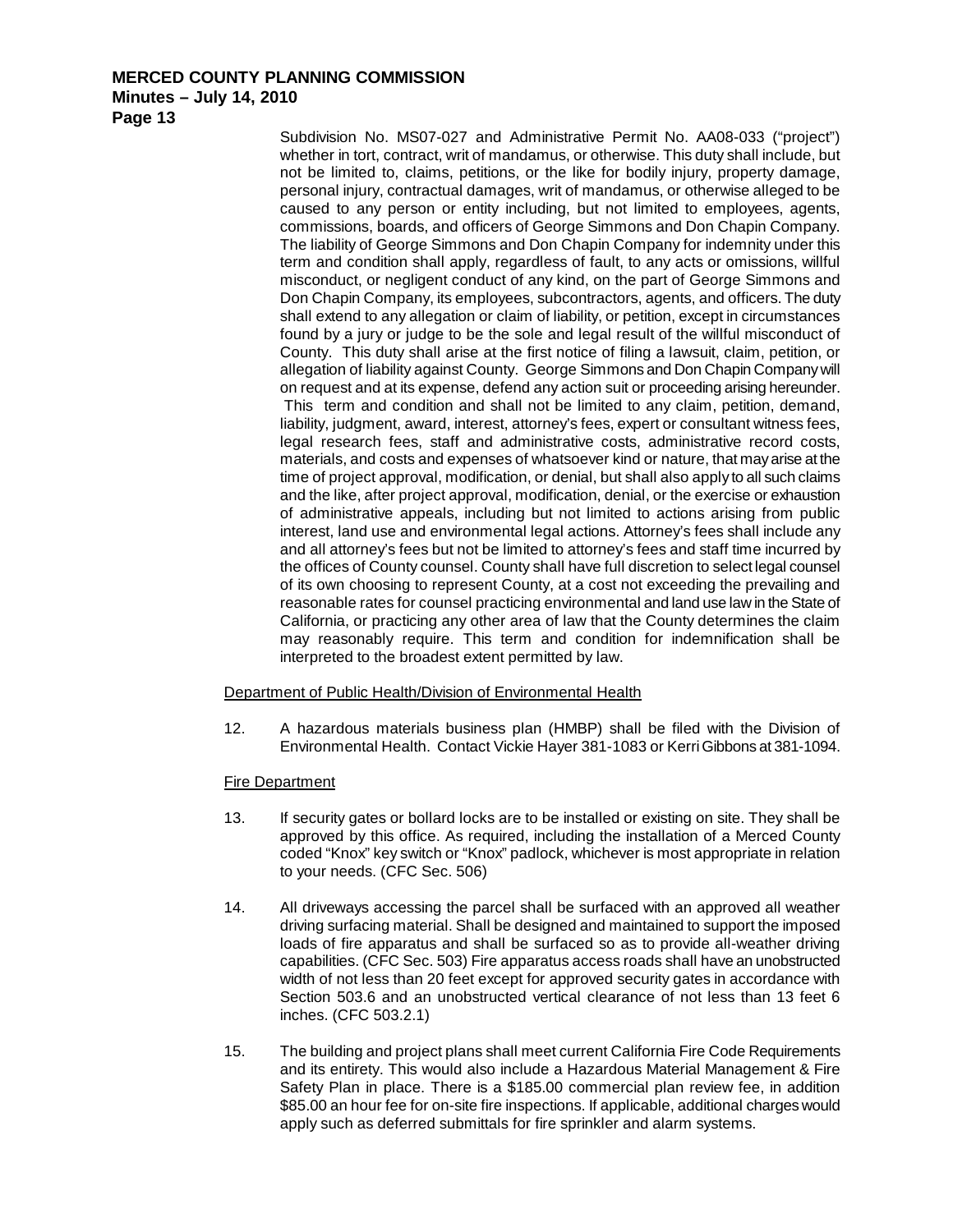**Page 14**

## Department of Commerce, Aviation and Economic Development

16. The applicant/owner shall obtain a Business License from the Commerce, Aviation and Economic Development Department. The Property Owner/Applicant shall pay all required fees for the Business license. The Property Owner/Applicant shall annually renew the Business License and pay all required fees.

### Mitigation Measures

17. **MM-Air Quality-1:** The front end loader shall be equipped with a diesel particulate matter filter capable of achieving a diesel particulate matter emission reduction of 85 percent or less than 0.01 grams per brake horsepower per hour emission rate (CARB Level 3 emission controls). A listing of the CARB – verified controls can be found at:

[http://www.arb.ca.gov/diesel/verdev/level3/level3.htm.](http://www.arb.ca.gov/diesel/verdev/level3/level3.htm)The operation of the front end loader shall be restricted to a maximum of 10 hours per day of operation.

- 18. **MM-Air Quality-2:** All heavy-heavy duty (33,001 to 60,000 pounds) raw aggregate and concrete delivery trucks shall attain a minimum fleet average diesel particulate matter emission rate of 0.53 grams/mile by the proposed project's build out year 2010. This is two years earlier than the fleet average emission target level specified under the CARB On-Road In-Use Truck and Bus Regulation. This shall be accomplished through the installation of diesel particulate matter filters, engine rebuilding, or replacement of older trucks with newer trucks that attain the CARB 2007 model year PM10 emission standard.
- 19. **MM-Air Quality-3:** The project applicant for the concrete batch plant shall work with the SJVAPCD to determine the applicable BPS measures for the project. The project shall incorporate either the identified BPS or Approved Alternate Technology prior to construction.
- 20. **MM-Biology-1:** Prior to any ground disturbance, protocol-level, pre-construction surveys for alkali milk-vetch, heartscale, Lost Hills crownscale, recurved larkspur, and hispid bird's-beak shall be conducted by a qualified botanist during the identifiable period (i.e., blooming period). Timing of the survey shall be determined based on climate conditions for that growing year; unusual weather patterns influence the blooming period. Should any of these species be identified, CDFG shall be contacted to determine suitable mitigation (e.g., transplanting, seed collection).
- 21. **MM-Biology-2:** Removal of woody vegetation shall occur outside of the nesting season, which typically runs from March 1 through October 1.
- 22. **MM-Biology-3:** If project construction occurs during the nesting season (March 1 October 1), pre-construction surveys for active bird nests shall be conducted by a qualified biologist no more than 15 days prior to initiation of construction activities. Preconstruction surveys for active Swainson's hawk nests shall be conducted within onequarter mile of the project site. Concurrently preconstruction surveys for active nests of other raptor species shall be conducted within 250 feet of the project site. Preconstruction surveys shall be conducted within the project site for California horned lark nests. If no active nests are identified, no additional mitigation is required. If an active nest of one or more of these species is identified within the specified survey area, the nest shall be photographed and the location mapped, and CDFG shall be consulted to determine if project construction may proceed during the nesting season.
- 23. **MM-Biology-4:** Pre-construction surveys for burrowing owl shall be conducted by a qualified biologist no more than 30 days prior to grading of the proposed project site. In accordance with the CDFG Staff Report on Burrowing Owl Mitigation (Staff Report) (CDFG 1995), the surveys shall be conducted within the proposed project site, and in suitable habitat areas within 500 feet of the project impact zone. If no suitable burrows are detected, no additional mitigation is required. If suitable burrows are detected,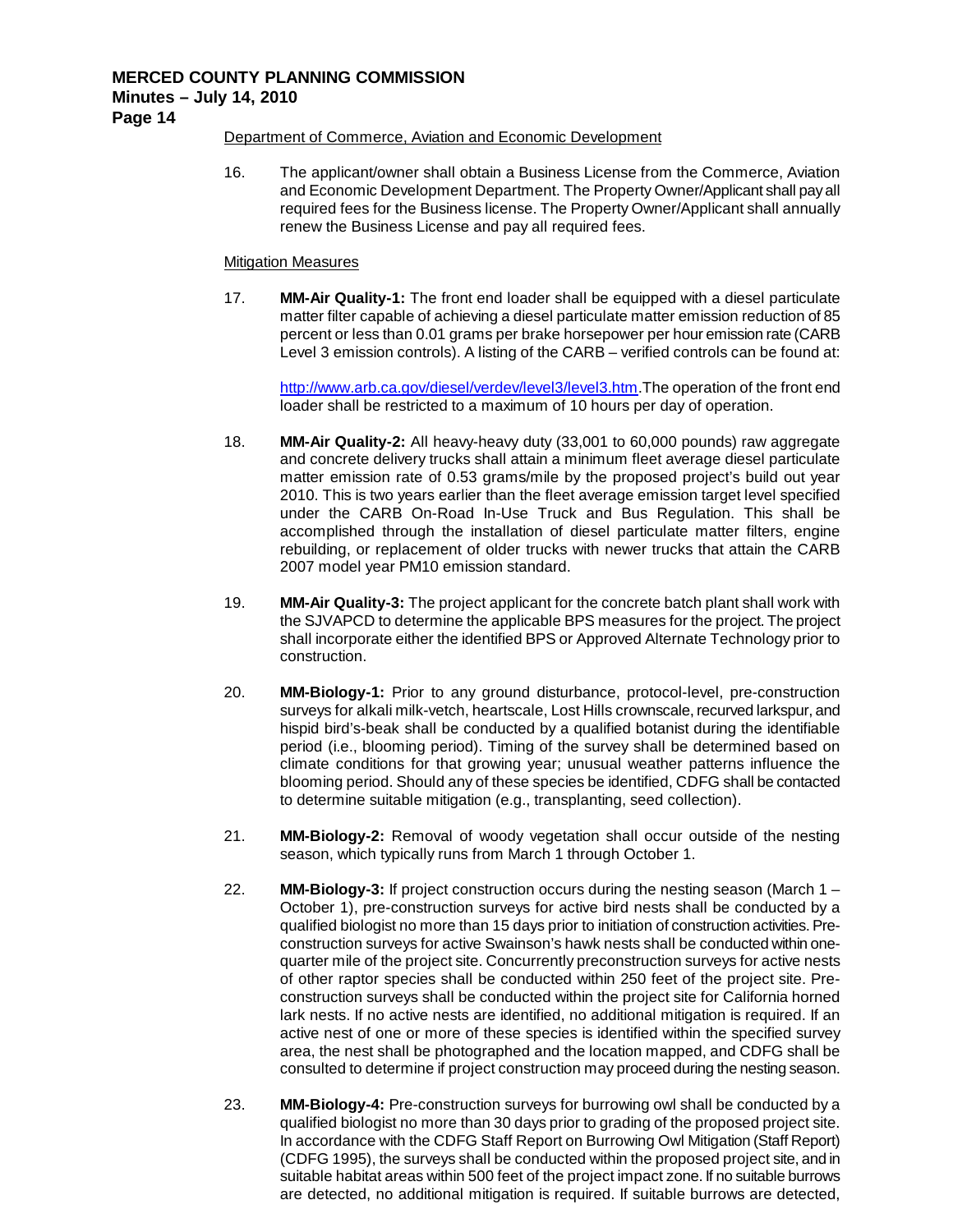## **Minutes – July 14, 2010**

**Page 15**

additional surveys shall be conducted after sunset and before sunrise to determine whether the burrows are occupied by burrowing owls. If burrowing owls are not detected, then no additional mitigation is necessary.

If active burrows are detected, impacts may be avoided by restricting project activities to at least 160 feet from occupied burrows during the nonbreeding season (September 1 through January 31), or within 250 feet during the breeding season (February 1 through August 31). In addition, a minimum of 6.5 acres of foraging habitat shall be permanently preserved contiguous with occupied burrow sites for each pair of breeding owls or single unpaired resident birds.

If avoidance is not possible, then owls shall be passively relocated from the proposed project site by a qualified biologist outside of the breeding season (September 1 through January 31). Mitigation for loss of burrow habitat shall be implemented in accordance with the Staff Report, or with the California Burrowing Owl Consortium's (CBOC) Burrowing Owl Survey Protocol and Mitigation Guidelines (CBOC 1993).

- 24. **MM-Biology-5:** If construction is proposed during the nesting season for Swainson's hawk (March 1- September 15) pre-construction surveys shall be conducted to identify active nests within 1,000 feet of the project site. If a nest is identified, CDFG shall be contacted to determine if project construction may proceed during the nesting season. Avoidance measures may include establishing an exclusion zone during construction or monitoring the nest during construction to determine if the project activities are affecting the nesting cycle. The applicant must submit proof of CDFG consultation and notify Merced County (Planning and Community Development) prior to construction activities.
- 25. **MM-Biology-6:** Prior to issuance of a building permit, and no less than 14 days and no more than 30 days prior to ground disturbance or commencement of construction, a qualified biologist shall conduct a protocol level survey to determine the presence of the San Joaquin kit fox. In the event that this species is detected during protocol-level surveys, consultation with the California Department of Fish and Game (DFG) and the United States Fish and Wildlife Service (USFWS) shall be required to discuss how to implement the project and avoid "take." If "take" cannot be avoided, acquisition of a State Incidental Take Permit and corresponding federal take permit will be required prior to project implementation. If the survey identifies potential dens (defined as burrows at least four inches in diameter that open up within two feet), potential den entrances shall be dusted for three calendar days to register track of any San Joaquin kit fox present. If no San Joaquin kit fox activity is identified, potential dens may be destroyed.

If San Joaquin kit fox activity is identified, then dens shall be monitored to determine if occupation is by an adult fox only or is a natal den (natal dens usually have multiple openings). If the den is occupied by an adult only, the den may be destroyed when the adult fox has moved or is temporarily absent. If the den is a natal den, in coordination with the USFWS, a buffer zone of 250-feet shall be maintained around the den until the biologist determines that the den has been vacated. Where San Joaquin kit fox is identified, the provisions of the USFWS's published Standardized Recommendations for Protection of the San Joaquin Kit Fox Prior to or During Ground Disturbance (June 1999) shall apply (except that preconstruction survey protocols shall remain as established in this paragraph). These standards include provisions for educating construction workers regarding the kit fox, keeping heavy equipment operating at safe speeds, checking construction pipes for kit fox occupation during construction, and similar low or no-cost activities.

26. **MM-Cultural-1:** If potentially significant archaeological resources are discovered during ground-disturbing activities associated with construction of the proposed project, all work within 100 feet of the find shall stop until a qualified archaeologist can assess the significance of the find, and, if necessary, develop appropriate mitigation measures in consultation with Merced County and other appropriate agencies and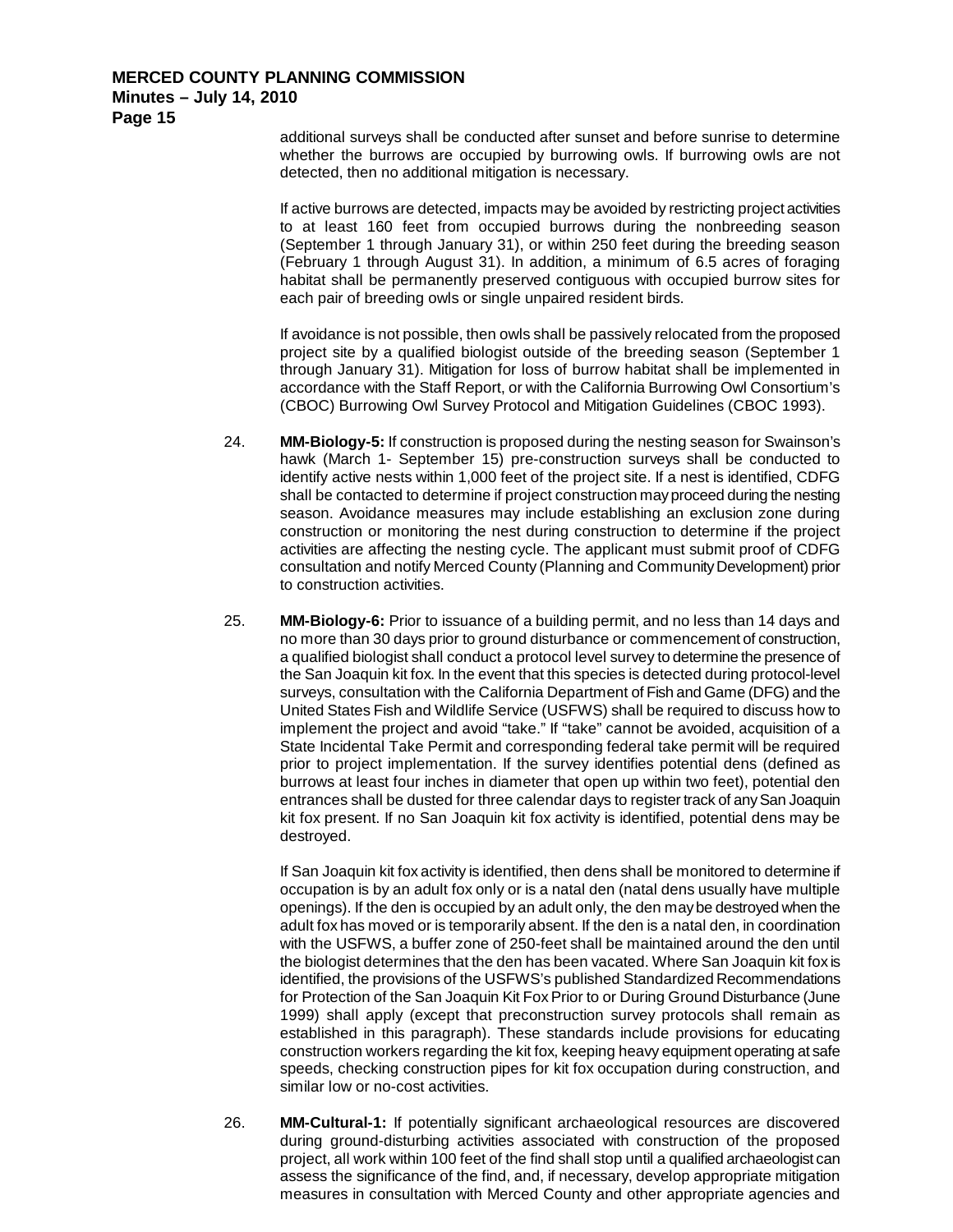## **Minutes – July 14, 2010**

**Page 16**

individuals. If significant resources are discovered, a formal evaluation using CEQA criteria will be conducted to determine if further study, test excavations, or data recovery procedures are necessary.

27. **MM-Hydrology-1:** For construction activity covering more than one acre, a Storm Water Pollution Prevention Plan (SWPPP) shall be prepared by the project applicant and submitted for review and approval by both the County and Regional Water Quality Control District and a New Construction Stormwater Permit shall be obtained (Order No. 2009-0009-DWQ. The applicant or person responsible shall meet Merced County construction site requirements regarding the control of surface water, erosion, and runoff. Runoff created at the project site shall meet the following minimum requirements:

(1) Sediments generated on the project site shall be retained using adequate treatment control or structural Best Management Practices (BMPs);

(2) Construction-related materials, wastes, spill or residues shall be retained at the project site to avoid discharge to streets, drainage facilities, receiving waters or adjacent properties by wind or run-off;

(3) Non-storm water run-off from equipment and vehicle washing and any other activity shall be contained at the site; and

(4) Erosion from slopes and channels shall be controlled by implementing an effective combination of BMPs (as approved in Regional Water Quality Control Board Resolution Number 99-03) such as limiting grading scheduled during the wet season; inspecting graded areas during rain events; planting and maintenance of vegetation on slopes; and covering erosion susceptible slopes.

- 28. **MM-Noise-1:** The Applicant shall implement the following measures during projectrelated construction:
	- Construction activities shall be limited to between 7 a.m. and 6 p.m. Monday through Saturday to avoid noise-sensitive hours of the day. Construction activities shall be prohibited on Sundays and holidays.
	- Construction staging and heavy equipment maintenance activities shall be performed a minimum distance of 300 feet from the nearest residence, unless safety or technical feasibility takes precedence.
	- Construction equipment noise shall be minimized by muffling and shielding intakes and exhaust on construction equipment (per the manufacturer's specifications) and by shrouding or shielding impact tools.
	- Construction contractors shall locate fixed construction equipment (such as compressors and generators) and construction staging areas as far as possible from nearby residences. Stationary combustion equipment such as pumps or generators operating within 300 feet of the nearest residence shall be shielded with a noise protection barrier.
- 29. **MM-Transportation-1:** The project applicant will construct roadway improvements required for the safe turning movements of large trucks at the Ingomar Grade/Badger Flat Road's southwest corner and West Pacheco Boulevard/Volta Road's north east corner. The project applicant will obtain an encroachment permit from the Merced County Department of Public Works or Caltrans, as appropriate. Necessary improvements will be approved by the Merced County Public Works Department or Caltrans and implemented by the project applicant or applicant's contractor. These improvements will be implemented prior to the first day of plant operation.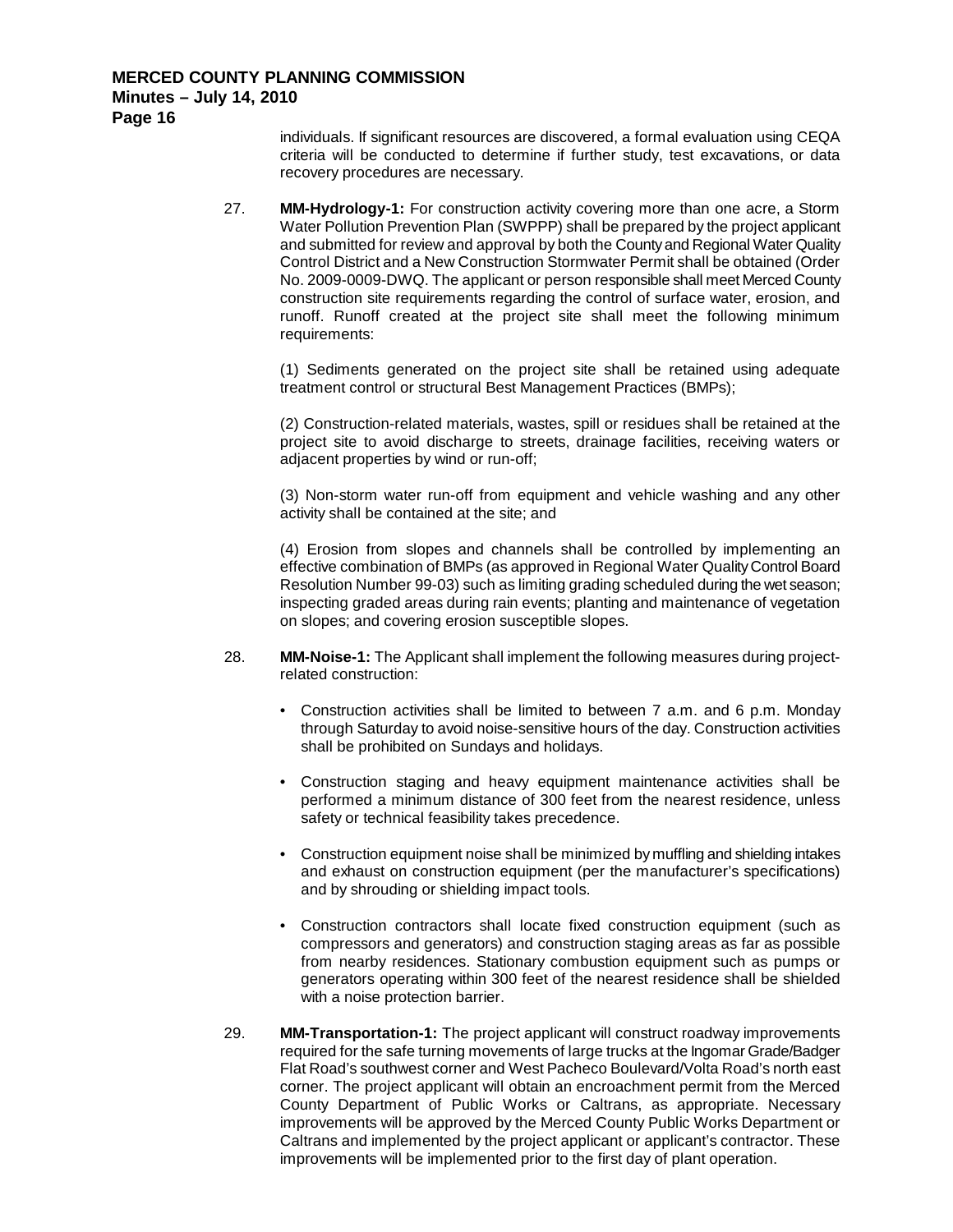## **Minutes – July 14, 2010**

**Page 17**

**C. TIER 1 DEVELOPMENT AGREEMENT – Villages 189, LLC –** To recommend to the Board of Supervisors adoption of an ordinance thereby entering into a Tier 1 Development Agreement between Merced County and the property owners (Villages 189, LLC, Brian Vail of River West Investments) regarding the development of 1,822.66 acres within the Villages of Laguna San Luis Community Plan (Application No. CP07-002 and ZC07-006). The properties are located on the north and south sides of Highway 152 and west of Interstate 5 in the Villages of Laguna San Luis SUDP and contain a variety of residential, commercial, mixed use, industrial and public land use and zoning designations. **DG**

**Recommendation** : The actions requested are to:

- 1) Recommend the Board of Supervisors determine the project is consistent with the Environmental Impact Report (EIR) certified for the Villages of Laguna San Luis Community Plan and Zone change and that no subsequent EIR is required in accordance with Section 15162(a) of the CEQA Guidelines.
- 2) Recommend the Board of Supervisors adopt an ordinance thereby entering into a Tier 1 Development Agreement between Villages 189, LLC and Merced County based on the project findings presented in the Staff Report.

Senior Planner David Gilbert presented the Staff Report and recommendations of approval dated July 14, 2010.

Commissioner Lashbrook asked if this Tier 1 development agreement is typical.

County Counsel Marianne Greene said yes, this is authorized and consistent with Government Codes 65864. There was a case called the "Smart Decision" and it was a Tier 1 agreement that the courts upheld, so yes, Tier 1 agreements are allowed under the law. Ms. Greene asked Robert Lewis, Development Services Director, if this is the first Development Agreement the County has entered into?

Robert Lewis, Development Services Director, said no, not for a Development Agreement, but yes for a Tier 1 agreement.

The public hearing opened at 9:50 a.m.

Tim Terron, representative for River West Investments, asked the Commission to concur with the recommendations and recommend that the Board of Supervisors approve this application. This process was started with the Planning office late last year. They wanted to do a full blown development agreement, but the Planning Department suggested a Tier 1 Development Agreement. They agreed. They need some certainty that rules won't be changed due to the amount of money the applicants will be spending during this time. They are getting ready to embark on the  $2<sup>nd</sup>$  phase of this project and in order to make sure that they know what rules apply to the multi-year phase, we ask that Tier 1 Development Agreement is approved. Most changes have been incorporated into this agreement and believe this is a fair and straight forward agreement. He requested a copy of the Valley Land Alliance letter. He will look over and review this letter so he can respond to it.

Chairman Tanner would like time to review the letters submitted by Marsha Burch and Eduardo & Graciella Kneler, Stephen Macie and Arthur Petrie. The Commission took a 10 minute break to review the submitted letters.

Mr. Terron continued discussion and responded to the letter from Valley Land Alliance. The Final EIR is already certified for this project, there have been no sufficient changes and they concur with that. There was a reference in the letter stating Valley Land Alliance did not have access to these documents. All entitlements have been approved for a couple years now and are public record. They are available. There is zoning existing on the property and they still need to do a Tier 2 Development Agreement, subdivision maps and get financing approved. If they want to change any zoning, they will have to come back to the Planning Department to request a zoning change. There is an argument in the Valley Land Alliance letter that says the Agreement is not consistent with the provisions of the Government Code Section 65865.2, because that Section requires a development agreement that says "shall specify the duration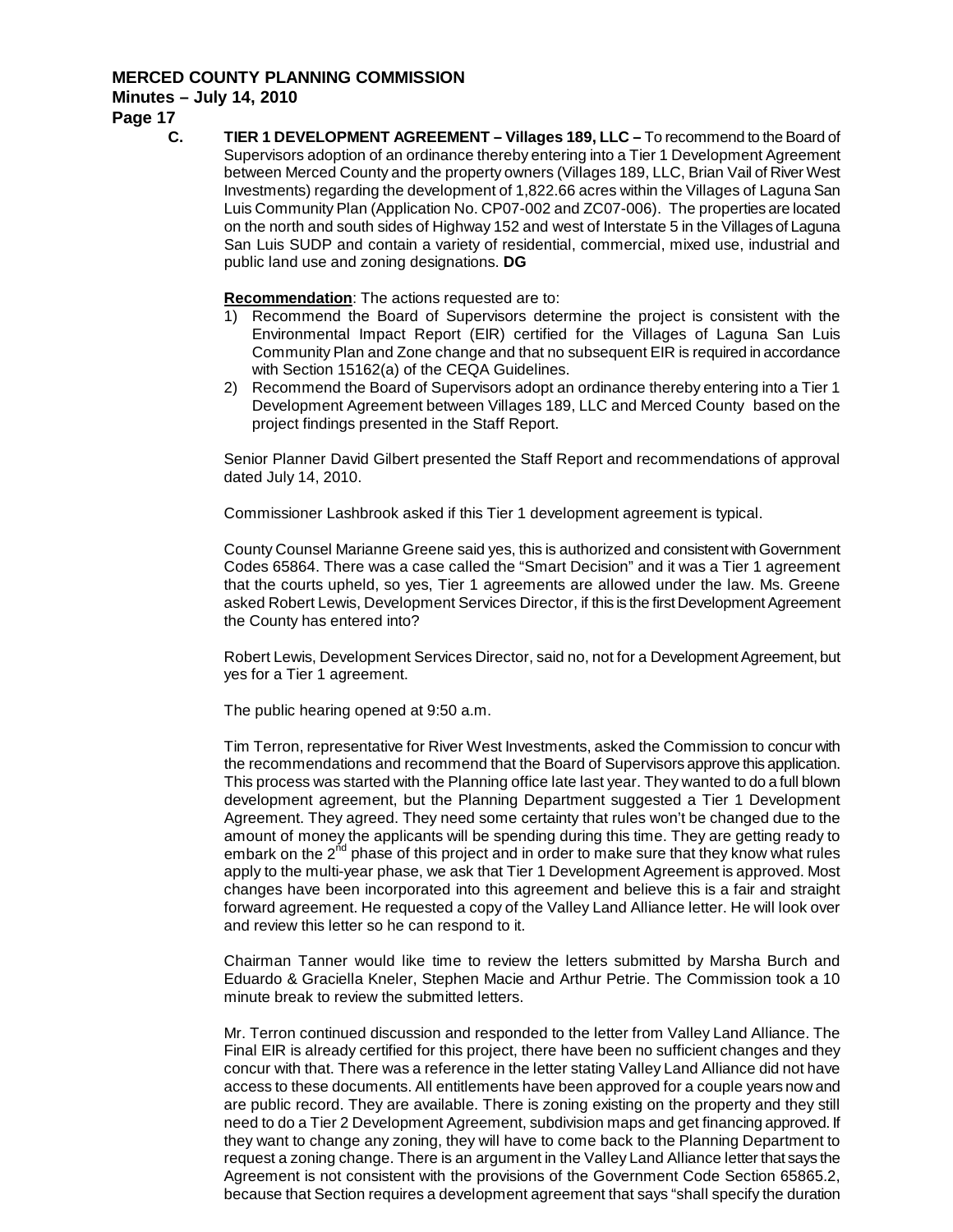**Page 18**

of the agreement, the permitted uses of the property, the density of intensity of use, the maximum height and size of proposed buildings, and provisions for reservation or dedication of land for public purposes". Mr. Terron replied to that statement and said that it does because the Community Plan addresses each one of those areas on what they can and can't do. Those issues will be addressed before the project moves forward.

The public hearing closed at 10:16 a.m.

County Counsel Marianne Greene, agrees with Mr. Terron's analysis. It is the Merced County Ordinance 1361 that specifies the requirements for Development Agreements in our County Code. Section 1.04.10 of that Ordinance refers all Development Agreements to the Planning Commission to recommend to the Board of Supervisors, requiring review of the Agreement and Section 1.04.03 requires that the recommendation be in writing to the Board of Supervisors. In Ordinance 1361, Section 1.06.03 the Development Agreement public notification needs to be available to the public prior to hearing. There is a 10 day notice prior to the hearing and that has been adhered to regarding this Agreement. There was a comment in the Valley Land Alliance letter regarding the Community Plan. The Draft Community Plan is on the Planning website with the Final Community Plan needing to be posted but the Draft Plan has been available for years and subject to public comments.

Robert Lewis, Development Services Director, agrees with Ms. Greene's comments.

Commissioner Lashbrook feels that this Agreement is grandfathering things in, so it would be making this Plan not having to live under the new General Plan Update requirements, the landscape ordinance that's going to be coming in, the SB375 which is very environmental. Are they going to be grandfathered in before those standards come in?

Mr. Terron responded to Commissioner Lashbrook's comments and said that the SB375 preempts County law, so we are subject to whatever State Laws are required. This is a timing issue, for example the water conservation is State mandated. Anything approved by the Board of Supervisors would be required in a Tier 2 agreement going to be done as well, so in the Tier 2 agreement, the likelihood is that it will be brought up to current standard. If there is some other local law, they would be vested against that.

County Counsel Marianne Greene said this would not be subject to the Save Farm initiative as the zoning would already be changed.

### **MOTION: M/S MOBLEY - ERRECA, THE PLANNING COMMISSION RECOMMENDS THE BOARD OF SUPERVISORS DETERMINE THAT THE PROJECT IS CONSISTENT WITH THE ENVIRONMENTAL IMPACT REPORT (EIR) CERTIFIED FOR THE VILLAGES OF LAGUNA SAN LUIS COMMUNITY PLAN AND ZONE CHANGE AND THAT NO SUBSEQUENT EIR IS REQUIRED IN ACCORDANCE WITH SECTION 15162(a) OF THE CEQA GUIDELINES.**

During discussion prior to the vote, Commissioner Lashbrook said she didn't have a lot of time to read the staff report for this project and feels she needed to have the Environmental Impact Report and Community Plan available to her to look back and forth. She is having trouble with this action.

#### **MOTION: M/S LASHBROOK – DIED FOR A LACK OF A SECOND, COMMISSIONER LASHBROOK RECOMMENDED CONTINUING THIS APPLICATION.**

## **VOTE ON CEQA MOTION: APPROVED BY A 4 – 0 VOTE, COMMISSIONER LASHBROOK ABSTAINING.**

County Counsel Marianne Greene asked Commissioner Lashbrook for clarification of her vote for this project. Commissioner Lashbrook said she was not given enough adequate time to review all documents.